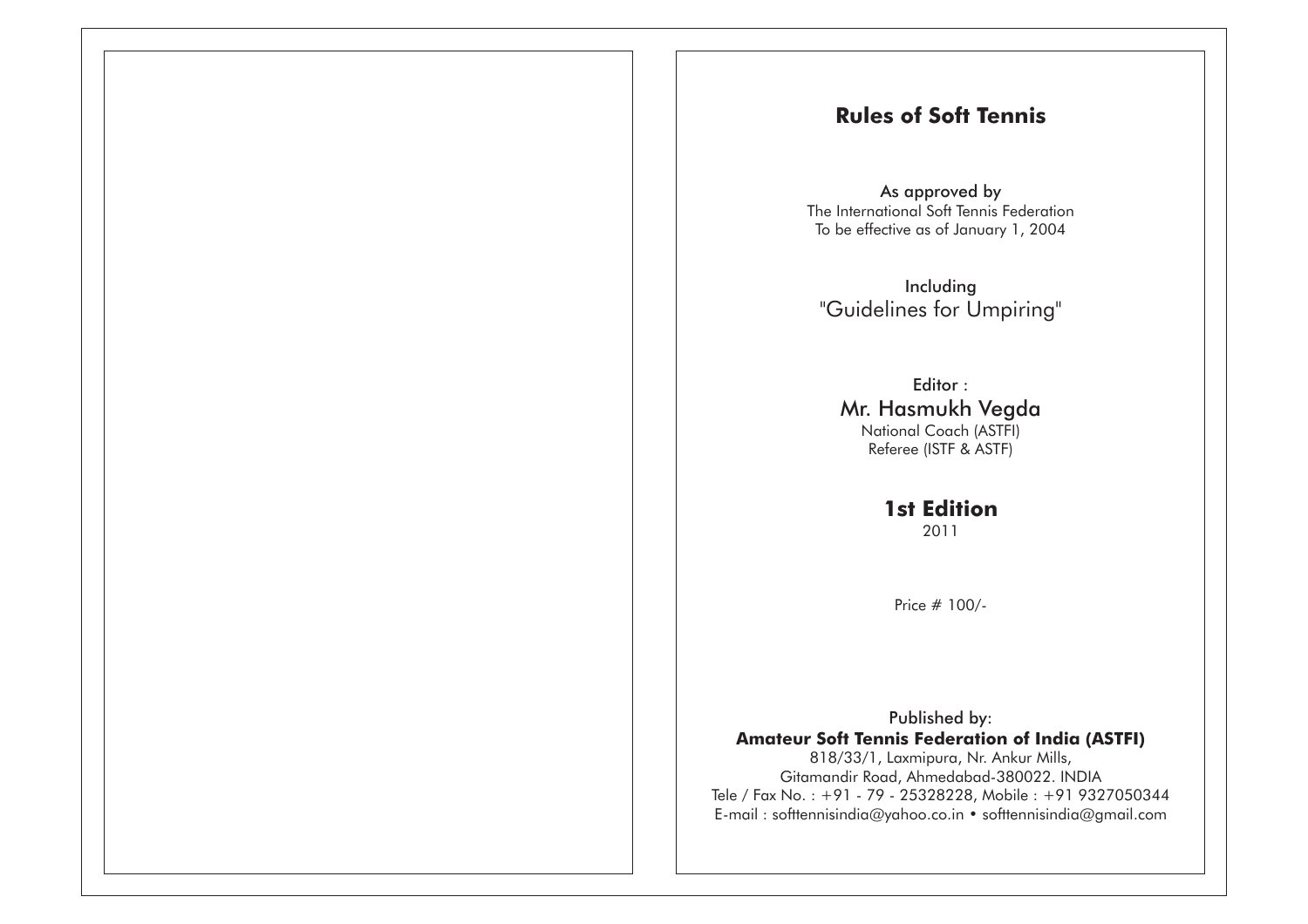| <b>CONTENTS</b> |  |
|-----------------|--|
|-----------------|--|

#### **Rules**

| 1 |                                             | 1                        |
|---|---------------------------------------------|--------------------------|
| 2 |                                             | 1                        |
| 3 |                                             |                          |
|   | <b>The Rules for Competitions (Doubles)</b> |                          |
|   |                                             |                          |
| 2 |                                             |                          |
| 3 |                                             | 3                        |
| 4 |                                             |                          |
| 5 |                                             |                          |
| 6 |                                             |                          |
| 7 |                                             | $\overline{\mathcal{A}}$ |
| 8 |                                             | 4                        |
| 9 |                                             | 4                        |
|   |                                             | 4                        |
|   |                                             | 4                        |
|   |                                             | 4                        |
|   |                                             |                          |
|   |                                             |                          |
|   |                                             |                          |
|   |                                             |                          |
|   |                                             |                          |
|   |                                             |                          |
|   |                                             |                          |
|   |                                             |                          |
|   |                                             |                          |
|   |                                             | 7                        |
|   |                                             |                          |
|   |                                             | 7<br>7                   |
|   |                                             | 8                        |
|   |                                             |                          |

|    |                                                      | 8  |
|----|------------------------------------------------------|----|
|    |                                                      | 9  |
|    |                                                      | 9  |
|    |                                                      | 9  |
|    |                                                      | 9  |
|    |                                                      | 9  |
|    |                                                      |    |
|    |                                                      | 10 |
|    |                                                      | 10 |
|    |                                                      | 12 |
|    |                                                      |    |
|    |                                                      |    |
|    |                                                      |    |
|    | 40 Prohibition of Protest and Other Related Acts  13 |    |
|    |                                                      |    |
|    |                                                      |    |
|    |                                                      |    |
|    |                                                      |    |
|    |                                                      |    |
|    | <b>SINGLES</b>                                       |    |
|    |                                                      |    |
| 1  |                                                      |    |
| 2  |                                                      |    |
| 3  |                                                      |    |
| 4  |                                                      |    |
| 5  |                                                      |    |
|    | <b>The Rules for Umpiring</b>                        |    |
| 1  |                                                      |    |
| 2  |                                                      | 15 |
| 3  |                                                      |    |
| 4  |                                                      |    |
| 5  |                                                      | 15 |
| 6  |                                                      |    |
| 7  |                                                      |    |
| 8  |                                                      |    |
| 9  |                                                      |    |
|    |                                                      |    |
| 11 |                                                      |    |
|    |                                                      |    |
|    |                                                      |    |
|    |                                                      |    |
|    |                                                      |    |
|    |                                                      |    |
|    |                                                      |    |
|    |                                                      |    |
|    |                                                      |    |
|    |                                                      |    |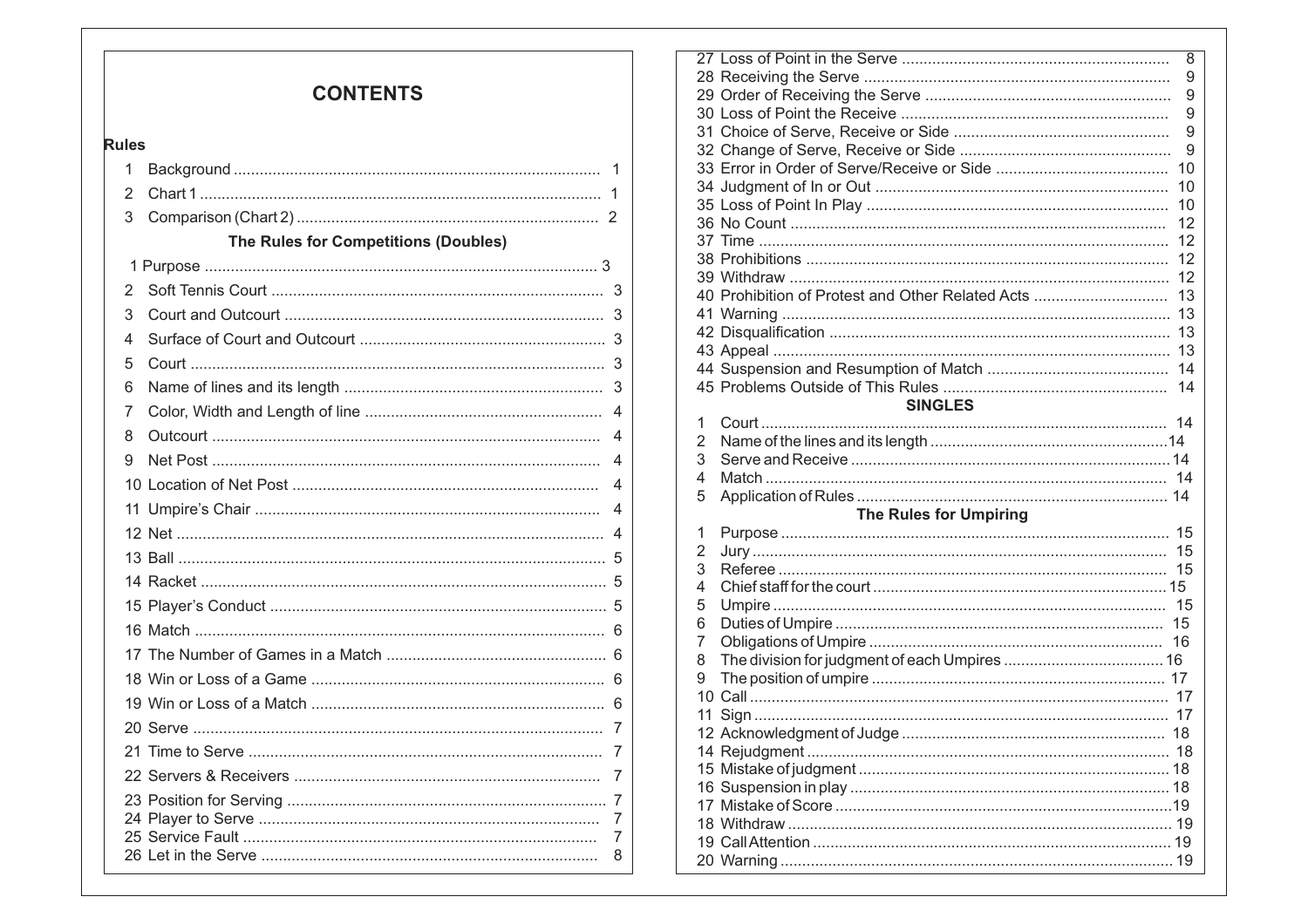|                                                       | 19 |
|-------------------------------------------------------|----|
|                                                       |    |
|                                                       |    |
|                                                       |    |
|                                                       | 22 |
| The Rules for Operations for Soft Tennis Competitions |    |
| 1                                                     | 23 |
| 2                                                     |    |
| 3                                                     | 23 |
| 4                                                     | 24 |
| 5                                                     |    |
| 6                                                     |    |
| 7                                                     |    |
| 8                                                     |    |
| 9                                                     |    |
|                                                       |    |
|                                                       |    |
|                                                       |    |
|                                                       | 27 |
|                                                       |    |
|                                                       |    |
|                                                       |    |
|                                                       | 29 |
|                                                       |    |
|                                                       |    |
|                                                       |    |
|                                                       |    |
|                                                       |    |
|                                                       | 30 |
|                                                       |    |
|                                                       |    |
|                                                       | 30 |
|                                                       |    |

#### **The Manual of Organizing Officials for Competitions**

# **Proposed Revisions to the Rules of Soft Tennis**

#### **(1) Background**

 The current edition of the Rules of Soft Tennis consists of such parts asthe overall procedures for playing soft tennis, the rules of the game, umpiring and annuals for the events and formats of competitions, and in addition, the Guidelines for Umpiring and the Events and Formats of Competitions are included as supplementary manuals (not official rules). It has been pointed out by many people in soft tennis that this structure(and expressions) of the rule book is so complicated, thus difficult forpeople in general to follow. Also , it has been considered that this might work as an obstacle to the International spread of soft tennis. Accordingly, the revision to the rules to make it simpler and clearer hasbeen taken up for discussion. We think that the current Rules of Soft Tennis are very well equipped with required rules and information, comparable to those of other major sports both internally and internationally. To reflect this, we have reconstructed the current version into three major rules such as the Rules for Competitions, the Rules forUmpiring and the Rules for Operations of Competitions.





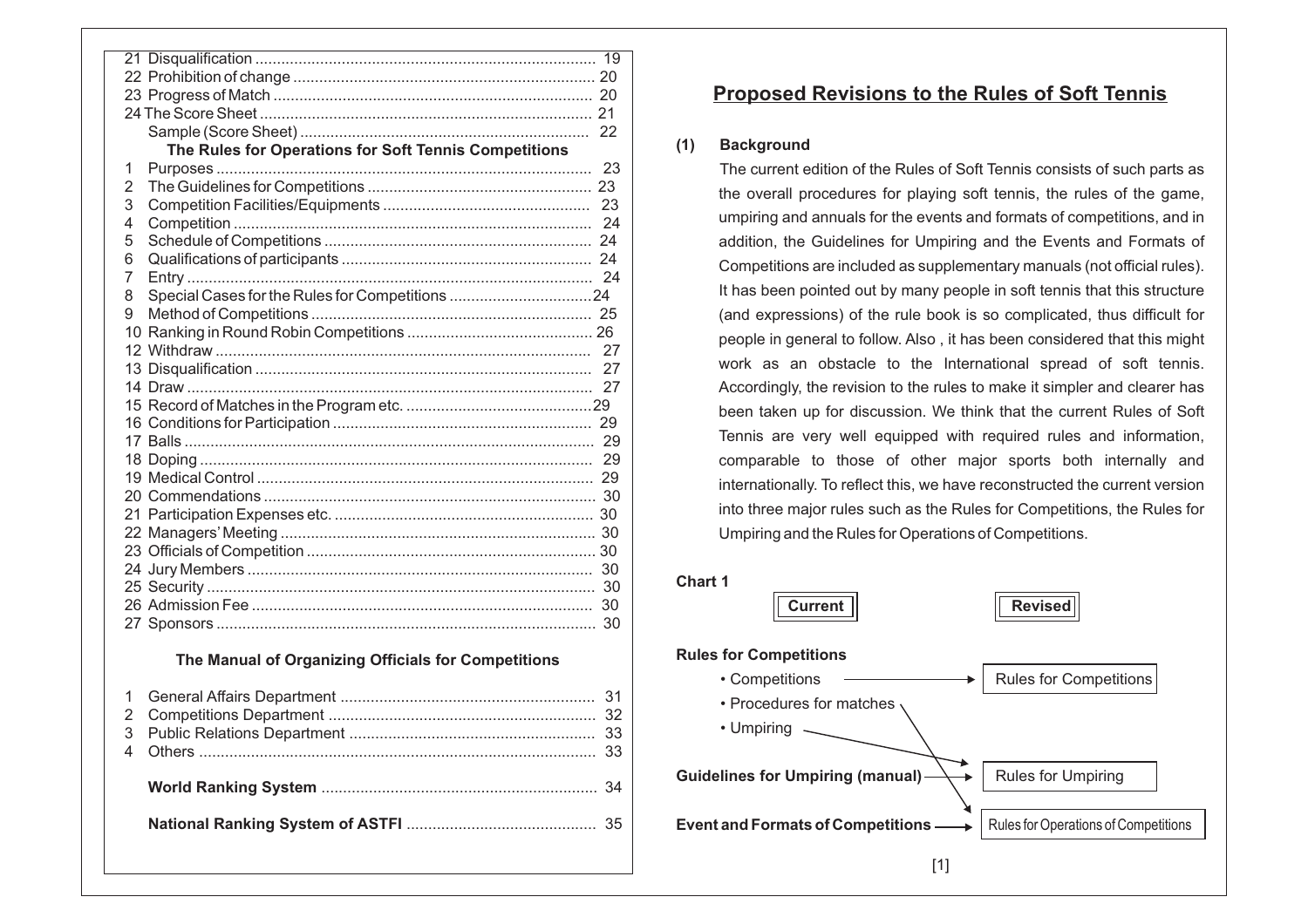#### **(2) Comparison: Current v/s Revised**

#### **Chart 2**

| Items                | <b>Current</b>                                                | <b>Revised</b>                |  |  |  |  |  |  |
|----------------------|---------------------------------------------------------------|-------------------------------|--|--|--|--|--|--|
| 1) Court surface     | Clay and others                                               | a. Out-door: Clay, artificial |  |  |  |  |  |  |
|                      |                                                               | grass and all-weather         |  |  |  |  |  |  |
|                      |                                                               | chemical                      |  |  |  |  |  |  |
|                      |                                                               | b. In-door: Wood, artificial  |  |  |  |  |  |  |
|                      |                                                               | grass, hard rubber and        |  |  |  |  |  |  |
|                      |                                                               | chemical                      |  |  |  |  |  |  |
| 2) Height of net     | 1.06 <sub>m</sub>                                             | 1.07 m; the height of less    |  |  |  |  |  |  |
| post                 |                                                               | than 1.07 allowable under     |  |  |  |  |  |  |
|                      |                                                               | the special circumstances,    |  |  |  |  |  |  |
|                      |                                                               | but not less than 1.06 m      |  |  |  |  |  |  |
| 3) Positions of      | Out of base lines                                             | Free (restrictions<br>o n     |  |  |  |  |  |  |
| players other        |                                                               | positions removed)            |  |  |  |  |  |  |
| than server and      |                                                               |                               |  |  |  |  |  |  |
| serve-receiver       |                                                               |                               |  |  |  |  |  |  |
| 4) Protest           | Allowed                                                       | Not Allowed (only inquiries   |  |  |  |  |  |  |
|                      |                                                               | permissible)                  |  |  |  |  |  |  |
| 5) Coaching          | Allowed to receive coaching Not allowed                       |                               |  |  |  |  |  |  |
|                      | at the time of changing                                       |                               |  |  |  |  |  |  |
|                      | sides and before the start                                    |                               |  |  |  |  |  |  |
|                      | of the final game.                                            |                               |  |  |  |  |  |  |
| 6) Time allowable    | One time for 5 minutes max $\frac{4}{9}$ minutes max. per one |                               |  |  |  |  |  |  |
| for player           | in principal, if judged required, time and two times max.     |                               |  |  |  |  |  |  |
|                      | more 5 minutes available in per player and match.             |                               |  |  |  |  |  |  |
|                      | the same one time.                                            |                               |  |  |  |  |  |  |
|                      |                                                               |                               |  |  |  |  |  |  |
| 7) Court for singles | Doubles court to be divided Same singles court as for         |                               |  |  |  |  |  |  |
|                      | into 4 equal portions                                         | regular tennis                |  |  |  |  |  |  |
|                      |                                                               |                               |  |  |  |  |  |  |
|                      |                                                               |                               |  |  |  |  |  |  |
|                      | $[2]$                                                         |                               |  |  |  |  |  |  |

# **The Rules for Competitions**

#### **DOUBLES**

#### **Chapter 1 General Rules**

#### **(Purpose)**

 1 The provisions of the Rules shall be applied to the matters to be required to conduct the soft tennis competitions (doubles), except for the matters to begoverned by the separate rules.

### **Chapter 2 Court for Soft Tennis**

#### **(Soft Tennis Court)**

 2 The soft tennis court shall consist of Court, Outcourt, Net and Net Post andUmpire's Chair.

#### **(Court and Outcourt)**

 3 The court and outcourt shall be the same flat space which shall be maintained so as not to cause any hindrance to the play. For the out-door court, however, <sup>a</sup> slight slope for water drainage shall be allowed to beconstructed to the extent that no hindrance to the play shall be caused.

#### **(Surface of Court and Outcourt)**

 4 The surface of <sup>a</sup> court and outcourt shall be clay, artificial grass, allweather chemical for the outdoor court, and for the indoor court, the surface shall be wooden, sanded artificial grass, hard rubber, chemical orother appropriate materials.

#### **(Court )**

 $\times$ 

 5 The court for doubles shall be <sup>a</sup> rectangular space, which shall be surrounded by lines (the lines are part of the court), of 23.77m (78 feet) in length and 10.97m (36 feet) in width, and it shall be divided into two equal portions by the net, which is supported by the net posts, in the middle of thecourt.

### **(Name of lines and its length)**

 6 The names of the divisions of <sup>a</sup> court and the names and lengths of thelines on the court are as shown hereunder.

|   |  |   | <b>Name of Lines</b>                         | Symbol | Length            |
|---|--|---|----------------------------------------------|--------|-------------------|
| Ŕ |  | в | Base Line for Singles                        | IJ, KL | 8.23 m (27 feet)  |
|   |  |   | Base Line for Doubles AB, CD                 |        | 10.97 m (36 feet) |
| м |  |   | Side Line for Singles                        | IK. JL | 23.77 m (78 feet) |
|   |  |   | Side Line for Doubles                        | AC, BD | 23.77 m (78 feet) |
|   |  |   | Service Line                                 | EF, GH | 8.23 m (27 feet)  |
|   |  |   | Side Service Line                            | EG, FH | 12.80 m (42 feet) |
|   |  |   | <b>Center Service Line</b>                   | ΜN     | 12.80 m (42 feet) |
| N |  |   | <b>Center Mark</b>                           | R, S   | 0.15 m            |
|   |  |   | <b>Net</b>                                   | XY     | 12.80 m (42 feet) |
| D |  |   | (0.15m from the inner edge of the base line) |        |                   |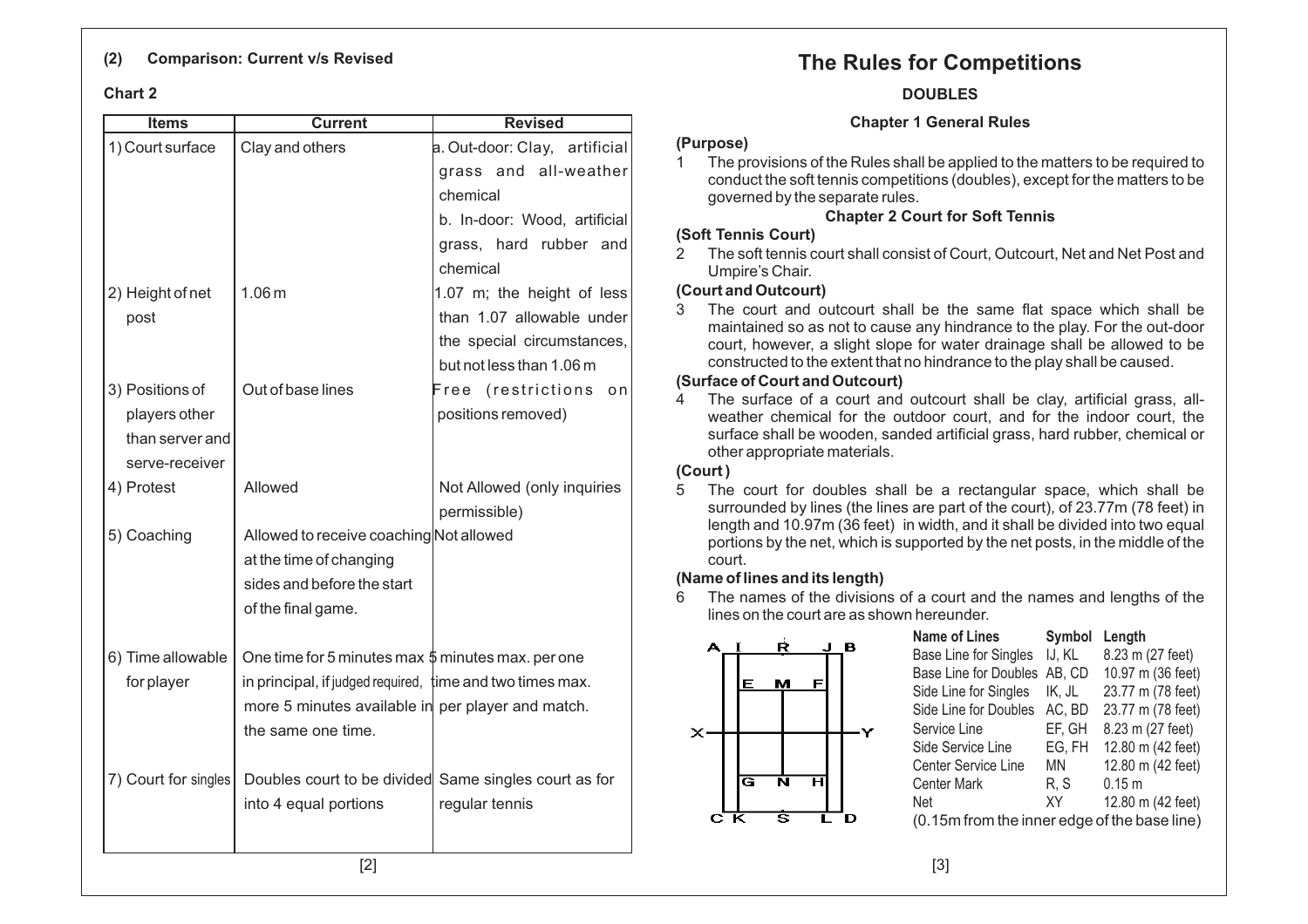### **(Color, Width and Length of Line)**

 7 The lines shall, in principle, be white in color and not less than 5cm and not more than 6cm in width. The width of base lines, however, shall bemore than 5cm and not more than 10cm.

#### **(Outcourt)**

- 8 1. The outcourt shall be a space surrounding the court and its space shall spread, in principle, more than 8m from the respective base lines andmore than 6m from the respective sidelines of the side yard.
	- 2. In the case where two or more courts adjoin each other, the space between the sidelines of the adjoining courts shall not be less than 5min principle.

# **(Net Post)**<br>9 The

 9 The net post shall be not less than 7.5cm and not more than 15cm indiameter.

### **(Location of Net Post)**

- 10 1. The net posts shall be set up outside of the sidelines on both sides andshall be fixed vertically at the equal distance from the side lines.
	- 2. The distance between the two posts shall be 12.80m (measured at the outside of the posts) and the height of the posts shall be 1.07m from the ground. In the case where the facility conditions do not permit such <sup>a</sup> height of the net post as above, it shall be allowed to be less than 1.07mbut not less than 1.06m.

#### **(Umpire's Chair)**

 11 The umpire's chair shall be 1.5m in height in principle and be placed in an outcourt, 60cm apart (at the nearest part of the chair) from the net post.

#### **Chapter 3 Equipment**

## **(Net)**

- 12 The specifications of the net shall be as undermentioned.
	- 1 Color : Black
	- 2 Height : 1.07m In the case where the facility conditions do not permit this height, the height shall be allowed to be less than 1.07m, but not less than 1.06m. (The net shall be put up tightly between the posts, horizontally on <sup>a</sup> level at the height of 1.06m to 1.07m measured at thesidelines.)
	- 3 Length : 12.65m
	- 4 Meshes : Not more than 3.5cm in square
	- 5 Metal Cord : 15m in length and 4.5cm in diameter, as standardspecifications
	- 6 The top of <sup>a</sup> net and the metal cord shall be covered with <sup>a</sup> white clothband of 5cm to 6cm in width.
	- 7 Both ends of <sup>a</sup> net shall be kept touching to the net posts and the lowest part of the net to the ground.

#### **(Ball)**

- 13 The ball shall be rubber-made, air-filled, and its color shall be white inprinciple. The specifications of the ball shall be as undermentioned.
	- 1 The bounce of the ball shall be not less than 75cm and not more than 80cm (measured at the bottom of the ball) from the ground when dropped from <sup>a</sup> height of 1.5m upon the court where the match is to beplayed.
	- 2 Weight : not less than 30g and not more than 31g
	- 3 Diameter : 6.6cm

#### **(Racket)**

- 14 1 The racket shall be designed to achieve the same effect at both faces of the racket. Its flame shall be strung with strings practicably under the same compression to arrange the strung faces where balls are struck tobe flat to the extent possible.
	- 2 The frame of <sup>a</sup> racket shall be allowed to be of any material and weight, and in any size and shape.
	- 3 The strings shall be fixed to the flame of <sup>a</sup> racket and shall be crossedeach other.
	- 4 The strings shall not be of specifications which may provide <sup>a</sup> ball withexcessive variations in flying.

## **Chapter 4 Competitions**

#### **(Player's Conduct)**

15 Players shall observe the code of conduct as undermentioned.

- 1 Players shall not yell excessively or utter big noises which would givediscomfort for their opponent.
- 2 Players shall play continue to play without interruption from the start to the finish of <sup>a</sup> match, and the behaviors as undermentioned are prohibited. However, when players change sides before starting the final game or after having finished 10 points in <sup>a</sup> short match as stipulated in Article 17.2, they shall get ready to start the next point or game within one minute after the completion of the previous point orgame ("Let's Play" clause).
- 2.1 The server intentionally delays delivering <sup>a</sup> serve, even when the receiver of the serve is ready to receive, and likewise, the receiver of the serve does not get ready to receive even when the server is about todeliver the serve.
- 2.2 Players intentionally acts to make the match drag on.
- 2.3 The pair of players of doubles make lengthy arrangements with each other or take <sup>a</sup> rest between points or games, thus obstructing theprogress of the match.
- 2.4 Players does not get ready to start the next game after the wascompleted, and the allowed time has elasped.
- 2.5 Players takes <sup>a</sup> rest while changing sides in the final game.
- 2.6 Players repairs its racket during <sup>a</sup> match.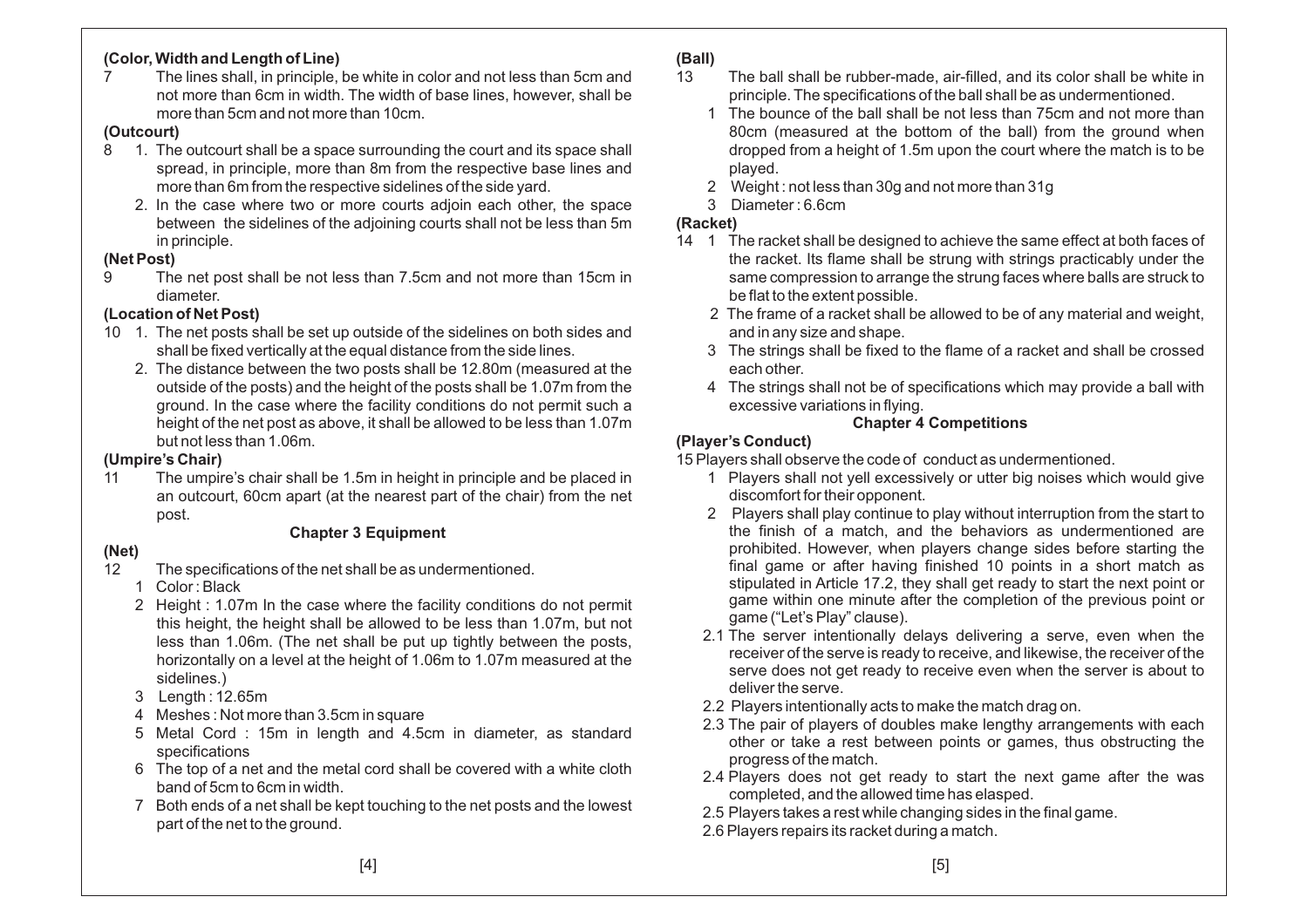#### **(Match)**

- 16 1 Players shall always abide by this Rules and shall always keep to <sup>a</sup> fairplay throughout <sup>a</sup> match.
	- 2 A doubles match is organized by 2 pairs and each pair consists of 2players. Players shall play with one racket throughout <sup>a</sup> match.
	- 3 The ball shall be struck alternately by one or the other player of theopposing pairs.

## **(The Number of Games in <sup>a</sup> Match)**

- 17 1 The number of games in <sup>a</sup> match shall be 7 or 9 principle.
	- 2 Short matches like <sup>a</sup> 15-point match, <sup>a</sup> 3-game match or <sup>a</sup> 5-game match can be played. Long matches like <sup>a</sup> 3-set match or <sup>a</sup> 5-set match can also be played, One set in <sup>a</sup> long match consists of 15 points or 3, 5, 7 or 9 games.

## **(Win or Loss of <sup>a</sup> Game)**

- 18 1 Apair who has first won four points in <sup>a</sup> game shall win the game. When both pairs won three points in <sup>a</sup> game, the score shall be called deuce, and the procedures as undermentioned shall be applied.
	- 1) The pair who has won one point after deuce gets advantage, and when the same pair has won the next point in succession, the game shall bescored for the pair.
	- 2) When, after the advantage for one pair, the other pair has won the following point, the score shall be called deuce again. The same pro ceders shall be followed as far as the same proceeding of <sup>a</sup> game asabove continues.
	- 2 When both pairs won three games in <sup>a</sup> 7-game match, the following shall be called the final game, and the procedures as undermentioned shall be applied. The same procedures shall be applied for 3-, 5- or 9 game matches, i.e. when both pairs won 1 game in <sup>a</sup> 3-game match, 2games in <sup>a</sup> 5-game match or 4 games in <sup>a</sup> 9-game match.
	- 1) The pair who has won 7 points in the final game shall win the game andthe match.
	- 2) When both pairs won six points in the final game, the score shall be called deuce, and the provisions in Article 18.1(1),(2) above shall beapplied.
	- 3 For <sup>a</sup> 15-point match, the final game shall be played according toArticle 32.2, and the pair who has first won 15 points shall win the game and the match. In the case where both pairs won 14 points, the score shall be called deuce, andArticle 18.1(1),(2) above shall be applied.

# **(Win or Loss of <sup>a</sup> Match)**

- 19 1 In the case of <sup>a</sup> match of 3 or games, the pair who has first won themajority of the games shall win the match.
	- 2 In the case of <sup>a</sup> match of 3 or sets, the pair who has first won the majority games of each set shall win the set, and who has first won the majorityof the sets shall win the match.

# **(Serve)**

- 20 1 The play of serve shall start at the moment when <sup>a</sup> player who is going to deliver the serve has tossed up <sup>a</sup> ball into the air by hand and shall complete at the moment when the player has struck the ball with its racket before it drops on the ground. In case of the server's failing to hit the ball for the serve, the serve shall be regarded as completed at theball for serve. The moment when the server may have hit the judgment of this shall be made by the chair umpire of the match.
	- 2 A player who is limited to using only one arm/hand for the play shall beallowed to utilize its racket for tossing the ball.

## **(Time to Serve)**

 21 The server shall deliver <sup>a</sup> serve immediately after the chair umpire's call and having confirmed the receiver's readiness.

## **(Servers & Receivers)**

 22 Each pair shall stand face to face with the net between them and the pair who delivers the serve shall be called Servers and the other calledReceivers.

# **(Position for Serving)**

 23 The server shall deliver from behind the middle of base line and within the outcourt area between the imaginary extensions of the center markand the sideline.

# **(Player to Serve )**

- 24 1 The serve shall be delivered by one of the servers to the diagonally opposite service court, starting from the right side of the center mark facing the net, and then from the left, and the same procedures shall befollowed after that.
	- 2 Each player of the pair whose turn it is to serve shall serve alternately for two consecutive points, and the order of service shall not be changedthroughout the game.

# **(Service Fault)**

- 25 1 The cases where the serve is defined as <sup>a</sup> fault are as undermentioned.
	- 1) The ball served has failed to fall directly into the proper service court, except for the cases of <sup>a</sup> let as provided inArticle 26 of this Rules.
	- 2) The server has not struck the ball after having tossed <sup>a</sup> ball in the air indelivering the serve.
	- 3) Two balls have been tossed at the same time for the delivering of service, or while one of the two balls for the serve is in the air in toss, theother ball has dropped on the ground from the server.
	- 4) The ball has come into contact with the server's racket more than oncein delivering <sup>a</sup> serve.
	- 5) The cases as undermentioned which have occurred to the ball servedafter the ball touched the net or the net post.
	- a) The ball has touched the server's racket (including <sup>a</sup> racket which has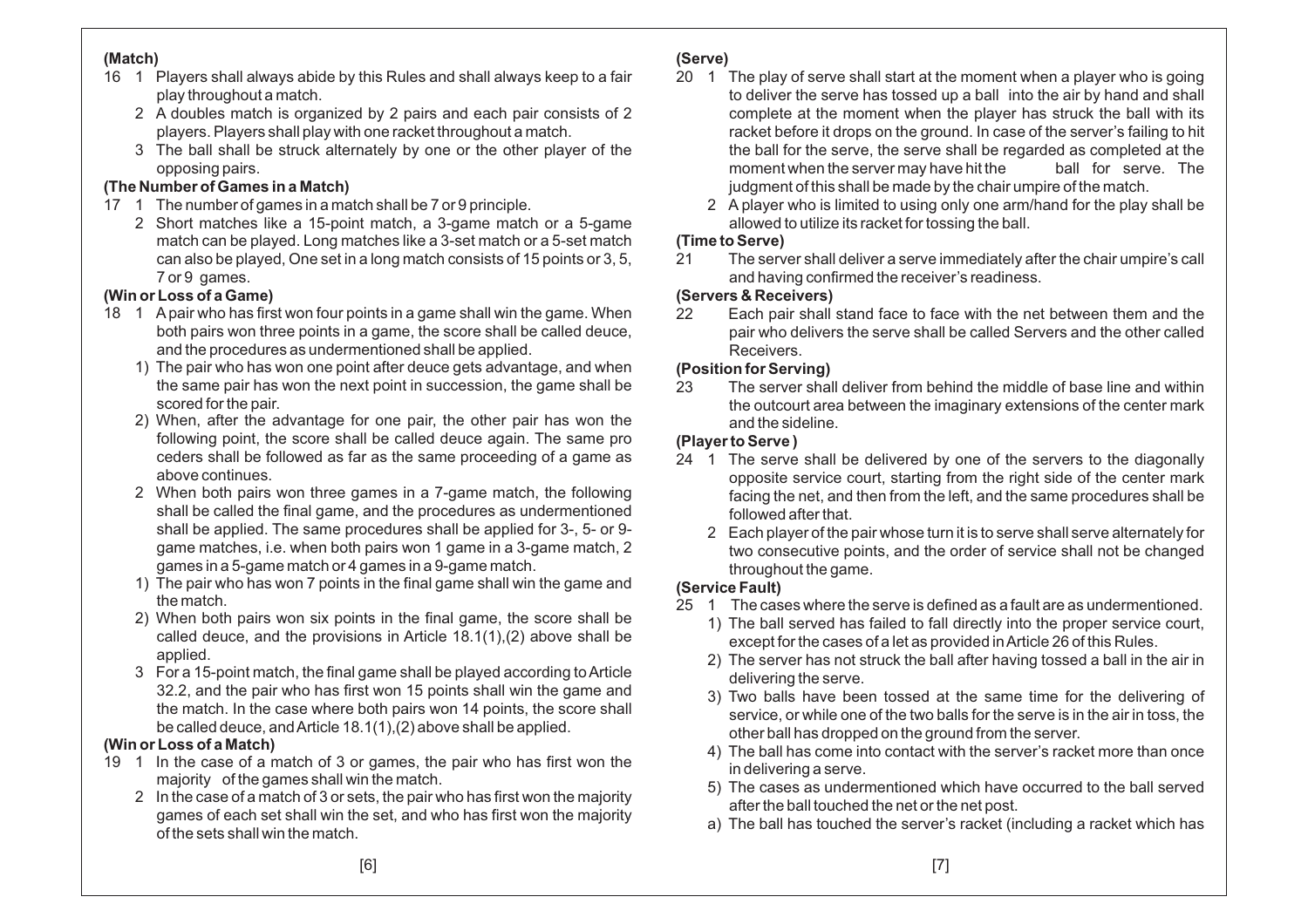flied off from the server's hand), body or attire (including the cap or hat, face towel, glasses, etc.) before the ball hits the court, outcourt, umpire's chair and the wire fences, etc.

- b) The server's racket (including <sup>a</sup> racket which has flied away from the server's hand), body or attire has passed over the net or touched the net or the net post.
- 6) The serving player has touched the base-line, sideline or center mark, or gone into the inside of the court while delivering <sup>a</sup> serve (called "Foot Fault"). The case where the server, while delivering the serve, was still in space when the server moved over the base line into the court shall not be applicable in this clause.
- 2. The server, if the first serve turned fault, shall be allowed to deliver thesecond serve.

## **(Let in the Serve)**

- 26 1 The serve shall be defined as <sup>a</sup> let in the cases as undermentioned.
	- 1) Abreach ofArticle 21 above, as judged by the chair umpire.
	- 2) The cases which have occurred to the ball after the ball served touchedthe net or the net post, as undermentioned.
	- a. The ball has fallen into <sup>a</sup> proper service court.
	- b. The ball has touched the receiver's racket ( including <sup>a</sup> racket which has flied off from the receiver's hand), body or attire before the ball hits thecourt, outcourt, umpire's chair and fences, etc.
	- c. The receiver's racket (including <sup>a</sup> racket which has flied off from the receiver's hand), body or attire has passed over or touched the net orthe net post.
	- 3) The cases which the chair umpire judged have occurred to the player who is to receive the serve, before the receive completes, asundermentioned.
	- a. The play has been interrupted by an umpire's erroneous judgment.
	- b. The play has been interrupted by unforeseen incidents or by <sup>a</sup> ball which had come in from the other matches or its own ball which had been picked up and thrown in by the third party or the acts of the thirdparty.
	- c. Incidents which caused to lose <sup>a</sup> point have occurred on both pairs at the same time.
	- 4) Other cases which the chair umpire has acknowledged as <sup>a</sup> let in theserve.
	- 2 When <sup>a</sup> serve has turned <sup>a</sup> let, that serve shall be tried again.

## **(Loss of Point in the Serve)**

27 In the case where both the first and second serves have turned fault consecutively, the servers shall lose the point as double faults.

## **(Receiving the Serve)**

 28 In receiving <sup>a</sup> serve, the player shall return the ball served after its has hit the proper service court and before it hits the ground for the secondtime.

## **(Order of Receiving the Serve)**

- 29 The receiving of the serve shall be made following the procedures asundermentioned.
	- 1) Each of the receivers shall receive the ball serve at either of the right or left service court, and this receiving positions once initiated shall not bechanged throughout the game.
	- 2) The receive shall be begun at the right service court and then at the left; thus each of the receivers shall receive <sup>a</sup> serve alternately.

## **(Loss of Point in the Receive)**

- 30 The receivers shall lose the point in the cases as undermentioned.
	- 1) The receiver has failed to make <sup>a</sup> good return of the ball served.
	- 2) The ball served has directly touched the receiver's racket, body or attire(called "Direct").
	- 3) The ball legally served has touched the partner's racket, body or attirebefore its hits the ground for the second time (called "Interfere").
	- 4) The partner of the player to receive the serve has touched the receiver's service court before the receiver completes the receive (called"Interfere").

# **(Choice of Serve, Receive or Side)**

 31 Players shall choose the service or receive or side before the beginningof <sup>a</sup> match.

# **(Change of Serve, Receive and Side)**

- 32 1 Servers and receivers shall alternate serving at the completion of each game, except for the final game, and they shall change sides at eachtime the odd games have completed.
	- 2 In the final game, the pairs shall alternate serving for every two points and they shall change sides after the first two points and then after every four points after that. The changes of serve, receive and sides inthe final game shall be conducted as undermentioned.
	- 1) Each player of both pairs shall serve in rotation for two consecutivepoints throughout the game.
	- 2) The player who serves for the first two points shall be either of the pairwho has the right to be servers in accordance with the rules.
	- 3) Either of the pair who received the serve shall serve for the third and fourth points, and either of the pair who served for the first two pointsshall receive the serve for the third point.
	- 4) The other player of the pair who served for the first two points shall serve for the fifth and sixth points.
	- 5) The other player of the pair who served for the third and fourth points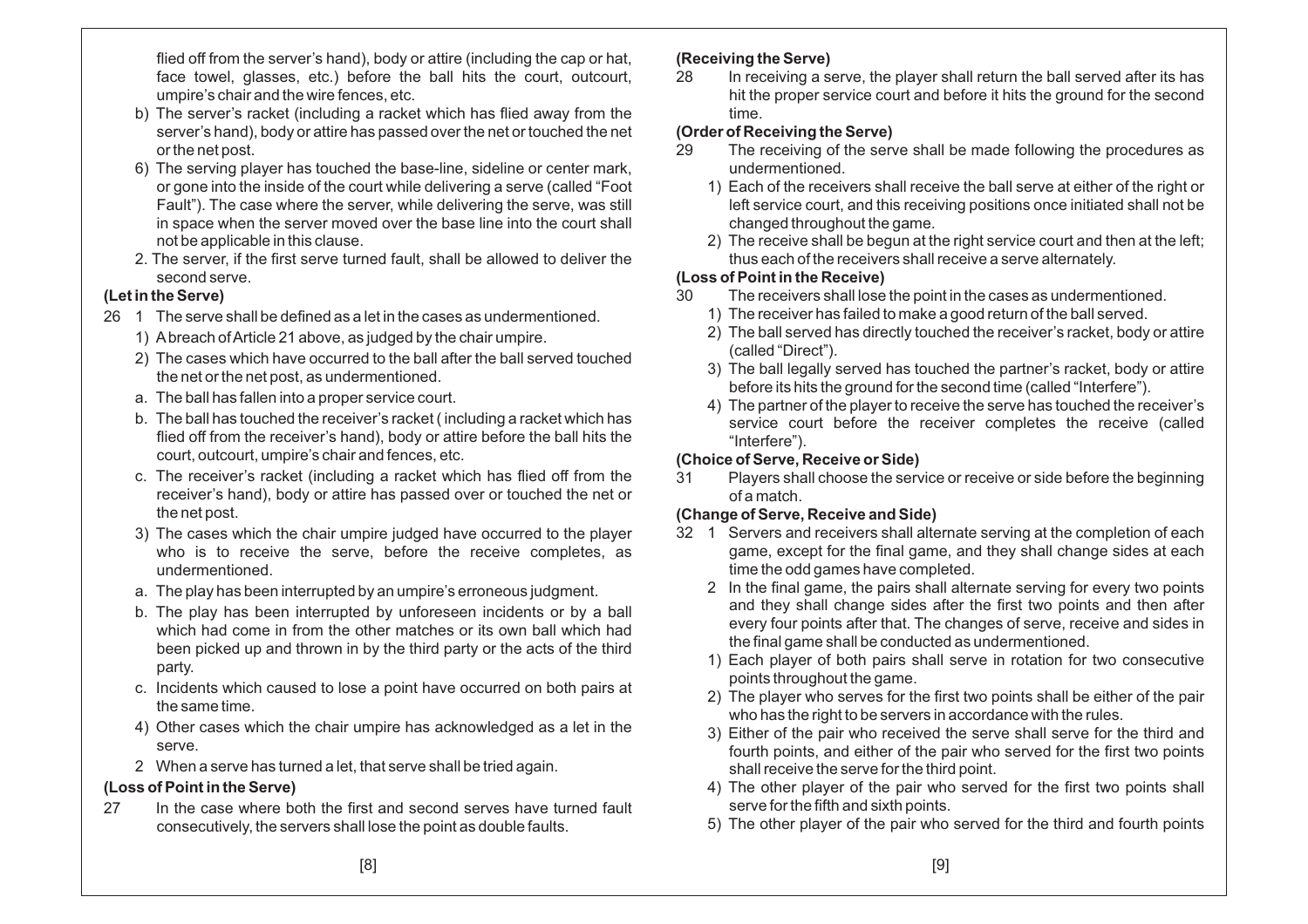shall serve for the seventh and eighth points.

- 6) Thereafter, the orders of serve and receive shall revert to the order asprovided in Clause (2) to (5) above of thisArticle.
- 7) The order of serve and receive shall not be changed throughout of thegame.

## **(Error in Order of Serve/Receive and Side)**

- 33 1 In the cases where errors in changes of servers/receivers or sides, in the orders of serve and receive between the partners, or in the order of changes of the courts for serve and receive have been found, the errors shall be corrected as at the point of their finding, if it is be before the match proceeds into the next point or game, or as at the following point, if the errors were found during the point in play. In these cases, the points already played before the errors were found shall be effective, and the play during which the errors were found shall be continued until the completion of the point, wherein the point shall be effective.
	- 2 In the case where such errors have been found after <sup>a</sup> fault in the first serve, the errors shall be corrected at that instant, and the match shall be resumed with the first serve.

## **(Judgment of In or Out)**

- 34 1 The judgment of in or out of the ball shall be made at the landing spot of the ball.
	- 2 The shall be judged in if the ball has touched the court lines

## **(Loss of Point In Play)**

- 35 1 The cases of loss of points in play shall be as undermentioned. However, the cases where the serve is <sup>a</sup> let or the first serve is <sup>a</sup> fault shall not be applicable in this clause.
	- 1) The ball which was hit by <sup>a</sup> player has failed to directly fly over the net (no call of this judgment), Such cases as those where the ball has gone through <sup>a</sup> break of the net or <sup>a</sup> space between the net and the net post or under the net (called "Through") shall be applicable in this clause, The cases as undermentioned, however shall not be applicable.
	- a. The ball touched the net or the net post, but has flied properly over intothe opposite court.
	- b. The ball flied outside of the net post or touched the outside of the net post, but has landed properly on the opposite court.
	- 2) The ball returned has directly hit the outcourt or touched the umpire for the match, the umpire's chair, or other fixtures and facilities (called**"Out"**)
	- 3) The player has failed to hit the ball for <sup>a</sup> return before the ball bounces $\tt{twice}$  (called "**Two Bounces**"). The case where the ball has touched, before bouncing twice, the umpire for the match, the umpire's chair or other fixtures and facilities shall be applicable in this clause. The cases, however, where the ball returned from the opponent went to the net or

the net post after it had bounced once on the court and then ball has been struck for <sup>a</sup> return to the opponent before the ball hits the groundagain shall be regarded as <sup>a</sup> good return.

- 4) The ball has touched <sup>a</sup> player's body or attire (e.g. <sup>a</sup> hat or cap, <sup>a</sup> facetowel or the like, glasses, etc.) (called ). **"Body Touch"**
- 5) Such cases as undermentioned have occurred to the player's racket, body or attire. However, the cases where the racket has crossed over the net or touched the opponent's outcourt, but the incident was judgednot interference the opponent's play (called "Interfere", if judged interfered) are not applicable.
- a. The player's racket has crossed over the net, including the imaginary extensions of the netline or the net post, when the player swing itsracket in trying to hit a ball but failed (called "Over Net").
- b. The player's racket, body or attire has touched the net or the net post (called "**Net Touch**"). The case where a ball hit the net or the wind moved the, thus the net touched the racket, body or attire of <sup>a</sup> playershall be included.
- c. The player's racket, body or attire has touched the umpire's chair or theumpire (called ) **"Touch"**
- d. The player's racket, body or attire has touched the opponent's court, racket, body or attire (called "**Interfere**").
- 6) The player's racket has touched the ball more than once in striking theball (called "**Dribble**") or the ball has rested on the racket face (called<br>... **"Carry"**).
- 7) The ball touched the frame of <sup>a</sup> racket and has turned unsuccessful tobe <sup>a</sup> good return (called ). **"Tip"**
- 8) The player has returned <sup>a</sup> ball by the racket which had left off from itshand (called ) **"Interfere"**
- 9) The ball in play hit another ball on the court, This includes <sup>a</sup> case where that ball for the match, which had been on one side of the court when the point started, moved in the other side of the court by the force of wind or some other factors. In the case where such movement of the ball was judged by the chair umpire as an intentional act, this constitutes an interfere. The case where the ball hi the player's things like <sup>a</sup> hat or cap or <sup>a</sup> face towel, etc. on the court, thus the player has failed to make <sup>a</sup>good return of the ball shall also be applicable.
- 10) The player's racket, cap or hat, face towel, etc. left from the player andhas directly touched the net or the net post (called "Net Touch"), the umpire or the umpire's chair (called "**Touch**"), the opponent's racket, body or attire or flied over into the opponent's court (called ). **"Interfere"** Such cases as those where the player's racket has caused the incidents as above after they dropped on the court, and where theplayer pushed away the things like <sup>a</sup> hat or cap or <sup>a</sup> face towel, except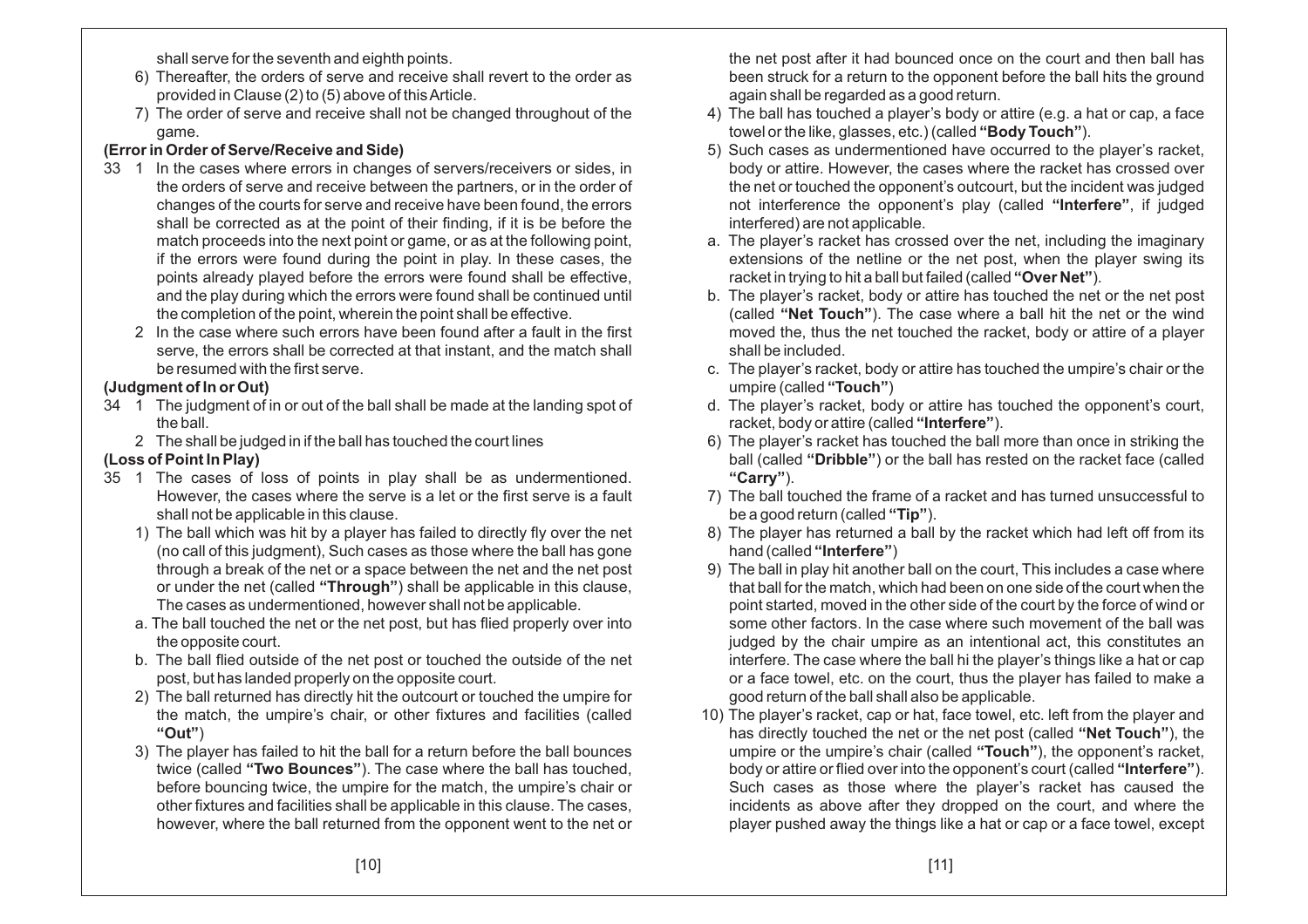for <sup>a</sup> ball, by its hand, racket or foot, thus they have directly touched the umpire for the match, the umpire's chair, or the net, etc. shall also beapplicable.

 11) The player has done acts of interference in the opponent's play. (called**"Interfere"**)

## **(No Count)**

- 36 The play shall be suspended with <sup>a</sup> "No Count " call on the ball in play for the cases as undermentioned and the play for the point shall be resumed by starting with the first serve. The cases of <sup>a</sup> let in the serveshall not be applicable.
	- 1) The play has been interrupted by an umpire's erroneous judgment.
	- 2) The play has been interrupted by unforeseen incidents, ball for other matches which rolled into the court, <sup>a</sup> ball for the this match which left away, was picked up and thrown in by third party, or by the acts of thethird party.All shall depend on the judgment of the chair umpire.
	- 3) An incidents where the both pairs lose the point at the same time hasoccurred.
	- 4) Other cases where the chair umpire has recognized as those for nocount.

## **(Time)**

- 37 Time shall be allowed for players during <sup>a</sup> match in the cases asundermentioned.
	- 1) The player has turned unable to continue the play because of an accidental loss of physical ability and the chair umpire has acknowledged this. In this case, the time allowable for the player shall be not more than 5 minutes per one occasion and two occasions duringthe same one match for the same one player,
	- 2) Any special occasions which the chair umpire has acknowledged asnecessary.

# **(Prohibitions)**

- 38 1. The player shall be prohibited from receiving any advice and physical treatment during the match from any people except their partner, except for the cases approved by the chair umpire as necessary afterdiscussing it with the referee.
	- 2. Any people other than the players for the match, the umpires and those who are allowed for the specific reasons shall be prohibited fromentering the soft tennis court during the match.

## **(Withdraw)**

- 39 Aplayer or <sup>a</sup> pair shall be considered to have withdrawal from the match or competition in the cases as undermentioned. In the case of Item (2) below in this clause, the number of point & games so far won by theplayer or pair who withdraw shall be effective.
	- 1) The player or pair made an entry for the competition, but has not

appeared at the scheduled match.

- 2) An application of withdrawal from the competition by <sup>a</sup> player or pair forsome special reasons has been accepted by the referee
- 3) A player has failed to recover from <sup>a</sup> physical accident during the matchwithin the allowable time limits.
- 4) An application for withdrawal was made by <sup>a</sup> player for its physical problem, and the chair umpire has accepted the situation as justifiable.
- 5) The cases which fall into Article 11 of the Rules for Operations of Competitions.
- 6) The case which is applicable to theArticle 11, in Rules of Operation.

## **(Prohibition of Protest and Other RelatedActs)**

- 40 1. The players shall be prohibited from protesting against the umpire's proceeding of and its judgments in <sup>a</sup> match or discontinuing <sup>a</sup> play onpurpose on the ground that such judgments are just dissatisfactory.
	- 2. The provision as above, however, shall not prevent the players from inquiring of the umpire about its judgments and others, but any protests against the umpire's statement in responding to the inquiries shall beprohibited as provided in the preceding article above.

## **(Warning)**

 41 The chair umpire shall be give <sup>a</sup> warning to the player whose apparent violations of Articles 15, 38 and 40 was recognized, (called "YellowCard").

# **(Disqualification)**

- 42 1. The referee may declare the disqualification of the player (or the team in <sup>a</sup> team competition) after consulting with the general manager when the violation of the conditions for participation provided in the guidelinesfor competitions has been detected.
	- 2. The chair umpire shall disqualify the player (the team in <sup>a</sup> team competition) after consulting with the referee in the cases asundermentioned and declare the victory of the opponent.
	- 1) The player was called to <sup>a</sup> court for <sup>a</sup> match, but has not appeared.
	- 2) The order of <sup>a</sup> match in the team competition has net been followed asthe order submitted in advance indicated.
	- 3) Warning issued has come to the third time for the same one playerduring match (called "Red Card").

# **(Appeal)**

- 43 1. The player shall be allowed to appeal it to the referee if <sup>a</sup> misinterpretation or misapplication of the Rules for Competitions wasrecognized in the judgments of the umpire.
	- 2. The player shall not be allowed to appeal for the second time against the ruling made by the referee.
	- 3. The player shall not be allowed to make any appeal after the greetingshave been exchanged for the completion of the match.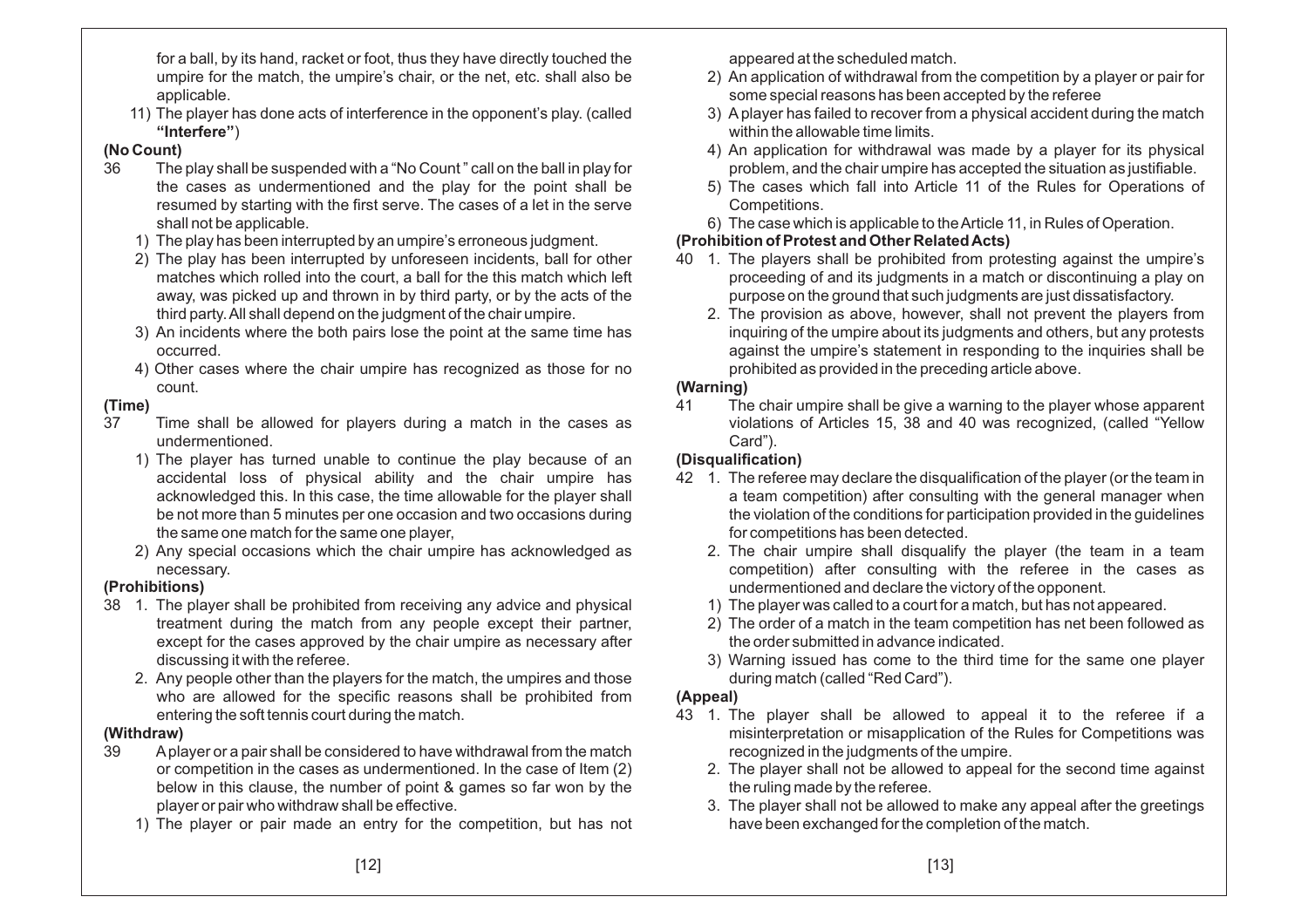#### **(Suspension and Resumption of Match)**

- 44 1. In the case where the match was suspended or postponed because of the weather condition or others, the match shall be resumed as from thenext point so far completed.
	- 2. In the case where the match is resumed at other tennis court than the current one or on <sup>a</sup> later day, the side of the court shall be selected by the pair who had the right to select it in the current match. In the case, how ever, where the match is resumed at a later time on the same day on the same tennis court as for the current match, the same sidesselection of the court made for the current match shall be maintained.

#### **(Problems Outside of This Rules)**

 45 In the cases where issues which are not governed by this Rules have occurred in connection with the competitions, the chair umpire shall rule them after consulting with the referee. In the case, however, such problem can be foreseen, the counter measures shall be prepared inadvance.

# **SINGLES**

 The rules for the doubles shall be applied to the singles, except for the itemsprovided as undermentioned.

#### **(Court)**

 1 The court for singles shall be <sup>a</sup> rectangular space, surrounded by the service sidelines with their extensions to the base lines and the baselines, of 23.77m (78 feet) in length and 8.23m (27 feet)in width.

#### **(Name of the lines and its length)**

 2 The diagram of the court, the names of the lines, and the lengths of thelines are as shown hereunder.

| E. |
|----|
|    |
|    |
|    |
|    |
| G  |

( 0.15m from the inner edge of the base line)

#### **(Serve and Receive)** O S T

- 3 1. The opposing players shall deliver the serve alternately for each of the games through the match, except for the final game. Each player shall start delivering the serve in a game to the right, diagonally opposite service court and then to the left, and the other player receiving theserve.
	- 2. In the final game, each of the players shall deliver the serve alternately for two consecutive points, The delivery of the serve shall start with the player who has the right to be <sup>a</sup> server in accordance with the rules, andthe other player shall receive the serves.

#### **(Match)**

4 The number of games in <sup>a</sup> match shall be (7) in principle.

## **(Application of Rules)**

 5 The provisions of Chapter 4 of this Rules shall be applied for the singlesmatches except for the provisions providedArticles 1, 2, 3 and 4 above.

# **The Rules for Umpiring**

# **Chapter 1 Guidelines for Umpiring**

# **(Purpose)**

 1 This rule shall be applied to all of required matters concerning umpiring in soft tennis competitions, except for the matters governed by theseparate rules.

# **Chapter 2 Jury**

### **(Jury)**

 $\overline{1}$ 2 1 The jury shall consist of referees and umpires in competitions.

- 2 The number of referees shall be more than 1 people less than 5 people and one referee shall be in charge of team of referees called chief referee in principal.
- 3 The number of umpires shall be more than 4 umpires at the one court in competition in principal, but the number of umpires can be redacted by Host Organization (H.O.) & Managing Organization (M.O.) in case of the competition that the player who participated the competition can doumpiring instead of umpires.
- 4 H.O. & M.O. can set the chief staff at each court if required.

## **(Referee)**

 3 The referee shall support and advise to the umpires and shall make the final decision to the judgment if the player protests to the judgment on misunderstanding and wrong usage for rules for competitions or rulesfor umpiring made by umpire.

## **(Chief staff for the court)**

 4 The chief staff at each court shall conduct the match handled by him(her) and shall support and advise to the umpire if required.

## **(Umpire)**

 5 Umpires shall consist of one chair umpire and one vice-umpire in principal and it is available to cut down vice umpire & line umpire in some cases. The two lines umpires can be set besides the chair umpireand the vice umpire.

## **(Duties of Umpire)**

- 6 1 The umpire shall make the judgment fairly, speedy and accurately as well as conducting the match smoothly along the rules for competitions.
	- 2 The umpire shall be seated on the umpire's chair on the Court and preside over the progress of the match. He shall not only pass judgment on his allocated areas, but make by other umpires on the areas of which the other umpires are in charge as well as the judgment for the areas covered by chair umpire, and shall fill out the final judgment on thescore sheet.
	- 3 Vice umpire and lines umpires shall support the chair umpire as well as judging their areas as in charge at the position designated by the article9, (2), (3).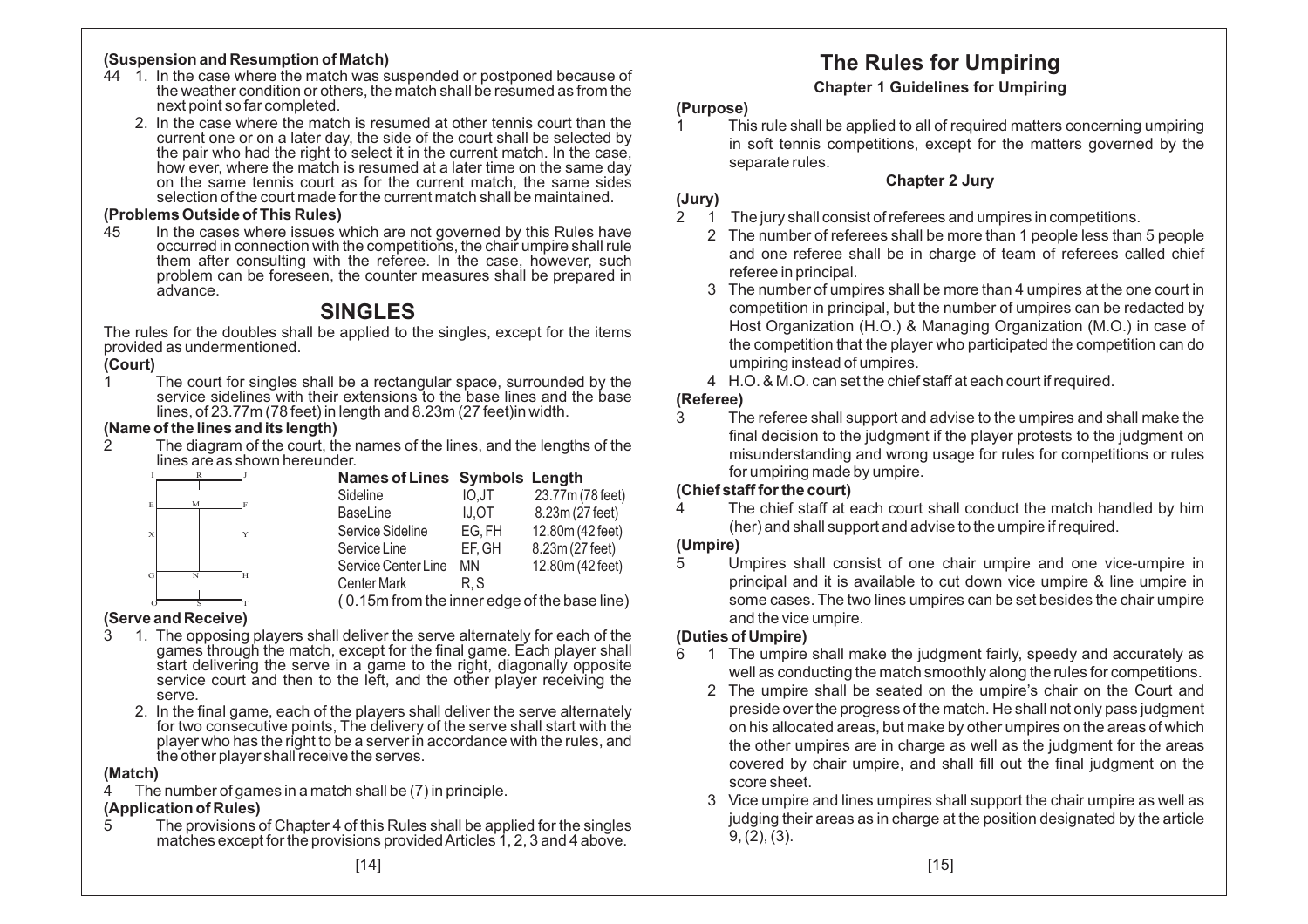4 Vice umpire and lines umpires makes notices to the chair umpire by the signs at the judging areas divided lines and by calls at the other judgingarea.

## **Chapter 3 Umpiring**

## **(Obligations of Umpire)**

- 7 Umpires should be well informed the following in order to conduct theprogress of match fairly and smoothly.
	- 1 Umpires should be well versed in the Rules for Competitions andUmpiring and should maintain appropriate applications of them.
	- 2 Umpires should wear suitable attires for soft tennis, except the case of that the competition organizers enforce special conditions on theirattires.
	- 3 When umpiring, everyone should observe the following items:
	- 1) Umpires should prepare themselves for the match in advance andshould lead the players to the Court.
	- 2) Umpires should be careful in speech and behavior.
	- 3) Umpires should conduct the progress of match smoothly and clearly.
	- 4) Umpires should pass <sup>a</sup> judgment impartially and timely.
	- 5) Umpires should make calls loudly along the article 10.
	- 6) Umpires should give signs with conspicuous gesture along the article 11.
	- 7) Umpires should keep in contact closely with other members.
	- 8) Umpires should not pass judgment on the areas of which the otherumpires are in charge.

# **(The division for judgment of each Umpires)**

8 The division for the judgment of each umpires is as follows:



2 The other division for judgment:

**Chair Umpire :** two bounds, dribble, carry, direct, interfere, body touch, touch, tipp, net over, net touch, through, let, no count, foot fault **Vice Umpire :** two bounds, dribble, carry, direct, interfere, body touch, touch, tipp, net over, net touch, through, let, no count, foot fault **Lines Umpire :** foot fault, direct, body touch, tipp

 3 In case of omission for vice umpire or lines umpire, division for judgment of them shall be handled by chair umpire.

# **(The position of umpire)**

- 9 The position of umpire during the match shall be as follows :
	- 1 The chair umpire sits on the umpire's chair.
	- 2 The vice-umpire takes position out of sideline and 60cm behind the net post which is on the opposite side of the chair umpire but when <sup>a</sup> service is delivered, umpire stands on the imaginary continuation of the service line of the receiver's court for judging service but shall not to step onto the receiver's side. After judgment of service, he (she) shall move tooriginal position and keeps to watch <sup>a</sup> ball in rally.
	- 3 The lines umpires shall sit on the chair in principal more than 5m out of sideline on the opposite side of the chair umpire placed on theimaginary continuation of base lines respectively.

# **(Call)**

10 Chair Umpire shall call the count of points and game from the serviceside firstly.

# **(Sign)**

- 11 The signs given by umpires during the match shall be as follows :
	- 1 Umpires should not give any signs when <sup>a</sup> ball is "in" in principal but when players do not make sure whether <sup>a</sup> ball is "in" or "out", umpire may give the sign of "in", he holds out one arm forward with the palmfacing downward.
	- 2 The chair umpire should not give any signs in principal but if require he(she) can give the sign along the sign of vice umpire.
	- 3 Signs given by the vice umpire.
	- 1) When judging <sup>a</sup> service, vice umpire shall takes ready position, bending knees, with one foot forward, and in case of fault, shall raise one arm with all the fingers stretched (in one's judgment area except the case in which <sup>a</sup> ball served hits to the net). When it is necessary to give the sign of "in", vice umpire shall hold out one arm forward with the palm facing downward. When giving the sign of "let", vice umpire shall stand upright and raise one arm vertically with shot two fingers (the first service) orone finger (second service) and shall call "let" at the same time.
	- 2) When <sup>a</sup> ball in rally is "out" vice umpire pays close attention at the point on which the ball fell down and raises one arm vertically with all thefingers stretched out.
	- 3) In case of lost points at the other judgment area, vice umpire points with one arm to the player who has lost <sup>a</sup> point and notifies the player of it with <sup>a</sup> call.
	- 4) When giving the sign of "no count", vice umpire cross his (her) arms <sup>a</sup> fewtimes in front of the face.
	- 5) When giving the sign of "time", vice umpire raises his (her) armsvertically with the palms shown towards the chair umpire.
	- 4 Signs of lines umpire shall be followed by vice umpire. The signs givenby the lines umpire shall be the same as the way of vice umpire.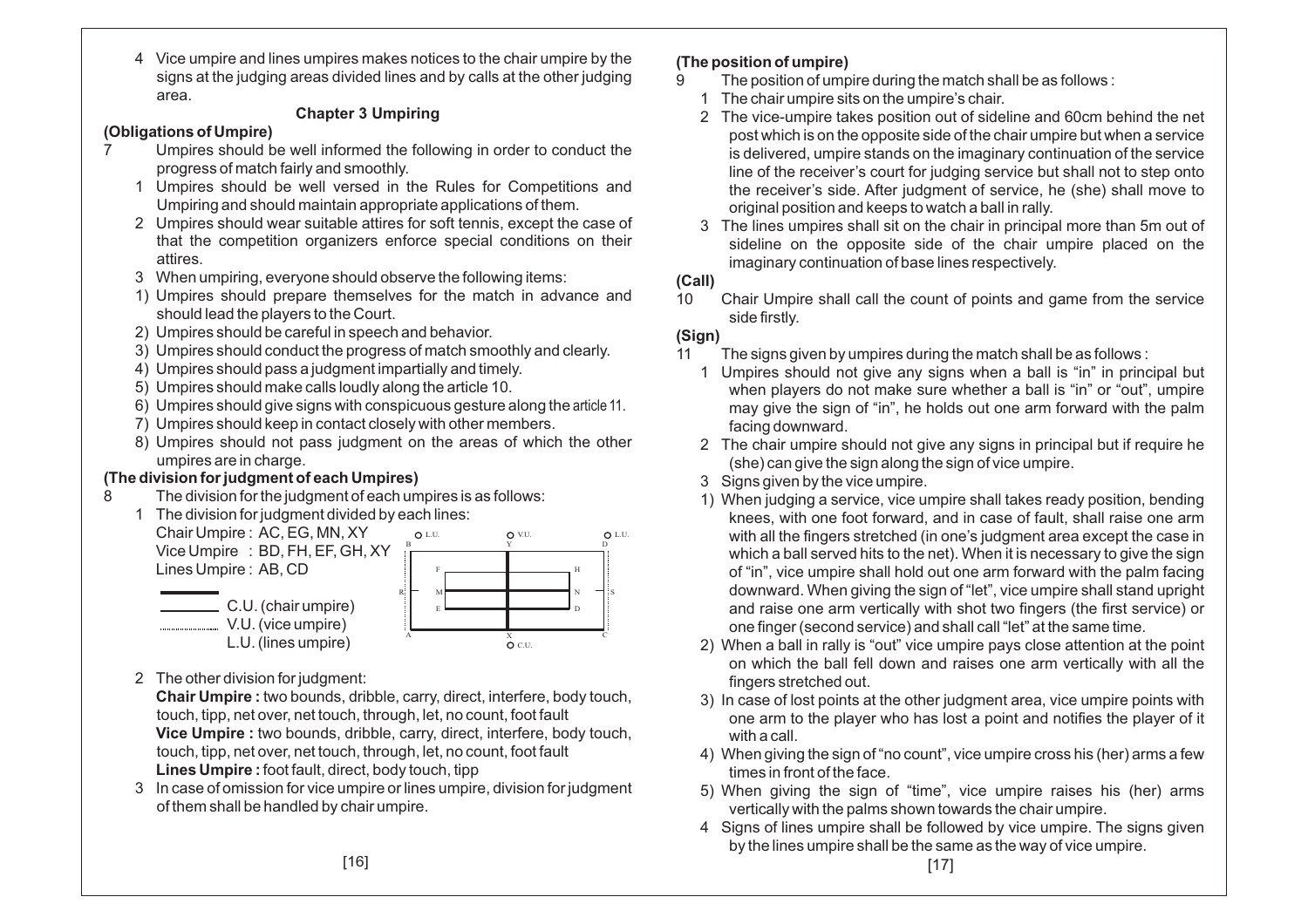

# **(Acknowledgement of Judge)**<br> **12** In case of any one of Un

- 12 In case of any one of Umpires does not make sure whether <sup>a</sup> ball is "in" or "out" in their areas of judgment, umpire may pass judgment after checking the marks the ball left on the ground. In this case the vice umpire to check the mark. (If the vice umpire does not make sure of his (her) own judgment, the chair umpire may get off the chair to check themark before the passes the judgment.)
- 13 In case any one of umpires finds himself (herself) at <sup>a</sup> loss for judgment, he (she) may ask for the opinions of the other umpiring members.

#### **(Rejudgment)**

 14 When an umpire is asked the question of judgment or others from the player during the match, the final judgment shall be given by the chair umpire again after checking the items of question. Herein any question against the final judgment shall be considered <sup>a</sup> protest, and it shall alsobe judged by the article 41 and 42 in Rules of Competition.

#### **(Mistake of judgment)**

 15 In case of that the chair umpires acknowledge apparently the mistake or error of judgment made by the other umpire, the chair umpire cancorrect the judgment of that point.

### **(Suspension in play)**

 16 In case of that one of umpire give the call or makes the sign of suspended a ball in play erroneously, the chair umpire shall delare suspended in play. And the chair umpire shall make the call of "not count" (or "let" before finishing receive) if this judgment was mistake, orshall correct the judgment.

## **(Mistake of score)**

 When the umpire acknowledges the mistake of the count apparently, **17**the umpire must correct the count at the time of fault of first service or at the time of calling next point. If the umpire acknowledges the mistake during in play, the umpire should not stop the play and the result of that point shall be efficient.

#### **(Withdraw)**

- 18 In the case of (2), the number of points & games obtained by defeated player or pair shall be effective.
	- 1 In the case that the player or the pair who applied their participating tothe competition does not participate that competition actually.
	- 2 An application of withdrawal from the competition by <sup>a</sup> player or <sup>a</sup> pairwith special reasons could be approved by referee.
	- 3 Aplayer fails to recover from <sup>a</sup> physical accident during the match withinthe allowable limited time.
	- 4 During the match, the player applies its withdrawal from the match because of its physical problem and only the case which situation shall be approved by the chair umpire.
	- 5 The case which is applicable to the article 11, in Rules of Operations.

## **(Call Attention)**

 19 The chair umpire can call his (her) attention against the play or behaviorwhich is assumed to be hindrance to the match.

## **(Warning)**

 20 The chair umpire shall give the warning (yellow card) to the player along with the article 41 in rules of competitions if the chair umpire acknowledges <sup>a</sup> breach of rule by the concern people (player, headcoach etc.) apparently. The warning shall be made by yellow card.

## **(Disqualification)**

- 21 1 The referee may declare to disqualify the player (the team in team competition) in discussing with general manager when live violation of conditions for participation in the guidelines of competition has beendetected.
	- 2 The chair umpire shall disqualify the player (the team in team competition) in discussing with referee in the cases as under mentionedand declare the victory of the opponent.
	- 1) The players who was called to the court for <sup>a</sup> match has not appeared.
	- 2) The order of match in team competition has been mistaken even thoughthe right order had been proposed in advance.
	- 3) The warning has been issued to the same player for three times per <sup>a</sup>match. (called "Red Card")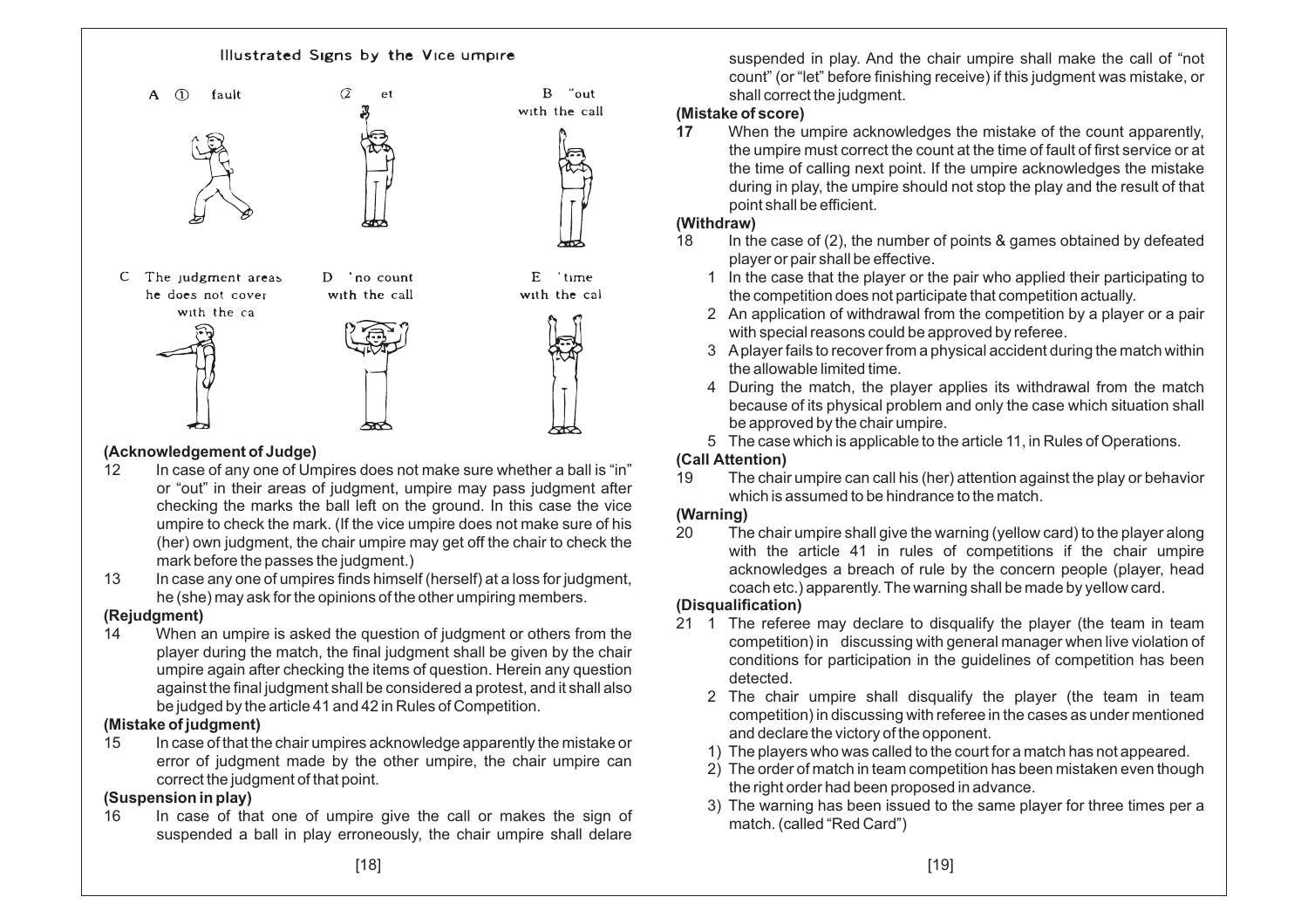### **(Prohibition of change)**

- 22 The umpire cannot change by him (her) self during the match except thefollowing two cases.
	- 1 In case of impossibility by physical problem.
	- 2 In case of that <sup>a</sup> player is umpiring, and it is assumed be hindrance tothe progress of match.

## **Chapter 4 Progress of Match**

- 23 The umpire shall conduct the progress of match as follows ;
	- 1 Both pairs shall stand in <sup>a</sup> line just behind each baseline facing the net with the middle of the line-up at the imaginary continuation of theservice center lines.
	- 2 When all of them have lined up, they come up to the net at the signal of the chair umpire and facing one another the net, then they exchangegreetings with one another and next with umpires.
	- 3 When exchanging greetings, the chair umpire and the vice umpire stand on opposite sides of the net and on the outside of the sidelines. Each linesman stands separately by each baseline. When the playerscome up the net, time umpires also come up to the place near the net.
	- 4 After the greetings, the chair umpire identifies each player.
	- 5 In the team competition, all the players shall stand in one line just behind each baselines facing the net, after by the signal of chair umpire, they come up to the next and exchange greetings. In case of with manager of team, manager has to stand at the nearest place of umpire position. After the greeting of team competition, each opposing pairs exchange greetings before their bout begins as the same as individual matches.
	- 6 After the greetings, the vice umpire shows both of the pairs the A-side, B-side of <sup>a</sup> coin and tosses it up in the air. In case of dropping on the court with its A-side, the pair directed with A-side by umpire obtains the primary right of choosing service or receive or court side, opponent obtains the right of the choice which is not chosen primarily. In the view of progress of competition, the right of choice (server, receiver, court side) may be decided in advance at <sup>a</sup> waiting place before match begins. (cf: in national competition of Japan, the way of tossing shall besame as the way we have been using for these passing years.)
	- 7 In case of that the choice of balls is concerned, the pair who obtains the right of choice firstly obtains the right of choice for the balls. In case of Team Competition, the balls decided to be used by representatives of both team shall be used in all matches.
	- 8 When the server side (receiver side) and court side have been decided the players make practice rallies before the start of the match. During this time umpires shall take their own positions. The time of warm-upshould be finished usually in one minute. This time may be reduced or

the warm-up itself may be cancelled <sup>n</sup> view of the progress of the competition. The referee can make this decision upon discussing within charge of competition and then shall tell it to the umpire.

- 9 When the time allowed for <sup>a</sup> warm-up has passed, the chair umpire makes <sup>a</sup> call of "READY" and urges the player to be ready for the start of the match.
- 10 When the players are in ready positions for the start of their match, the chair umpire shall call like as followings and shall declare the start of match.

| Service side, Mr. (Miss)                    | and Mr. (Miss) |                |    |  |
|---------------------------------------------|----------------|----------------|----|--|
| (Nationality), Receive side, Mr. (Miss)     |                | and Mr. (Miss) | ot |  |
| (Nationality). () games match, "PLAY BALL"! |                |                |    |  |

- 11 From the call of "Play Ball" till the completion of <sup>a</sup> match, the chair umpire should direct the management of the match accurately andsmoothly along with the Rules as provided.
- 12 When the match finished, the chair umpire shall call " GAME SET " and get off the umpire's chair and come up to near the net with together players and other umpires. After the chair umpire declares the result of the match, the players shall exchange greetings with each other andwith umpires and go out from the court.

The declaration of victory or defeat by the chair umpire is "The match won by Mr. (Miss) \_\_\_ and Mr. (Miss) \_\_\_on the score is X to X. X standfor the number of games won by each pair.

13 In team competitions, all the players of the each team shall stand in one line just behind the baselines as they did before the start of the match and they come up to near the net. After the declaration of victory or defeat by the chair umpire, they shall exchange greetings with each other as <sup>a</sup> team and greeting with umpires and they go out from thecourt.

 The declaration of victory of defeat for team match is "The competition won by (team name) on the score is X to X. X stand for the number of matches won by each team.

# **(The Score Sheet)**

 24 The score sheet shall be regular fixed form in principal, and the chair umpire fills the score in this sheet during the match along the point of filling way. In case of when the timing of finishing the match, it is little time to fill in between the call of game set and greeting with the players, it is normal to fill in after the greetings. (The score sheet & the entryregular ways of filling in are shown in appended.)

**Appendix**

# **How to Use this Score Card**

 1) The chair umpire shall fill in <sup>a</sup> score card accurately. (Columns of Event, Court Number, Round and Names of Player shall be, in principle,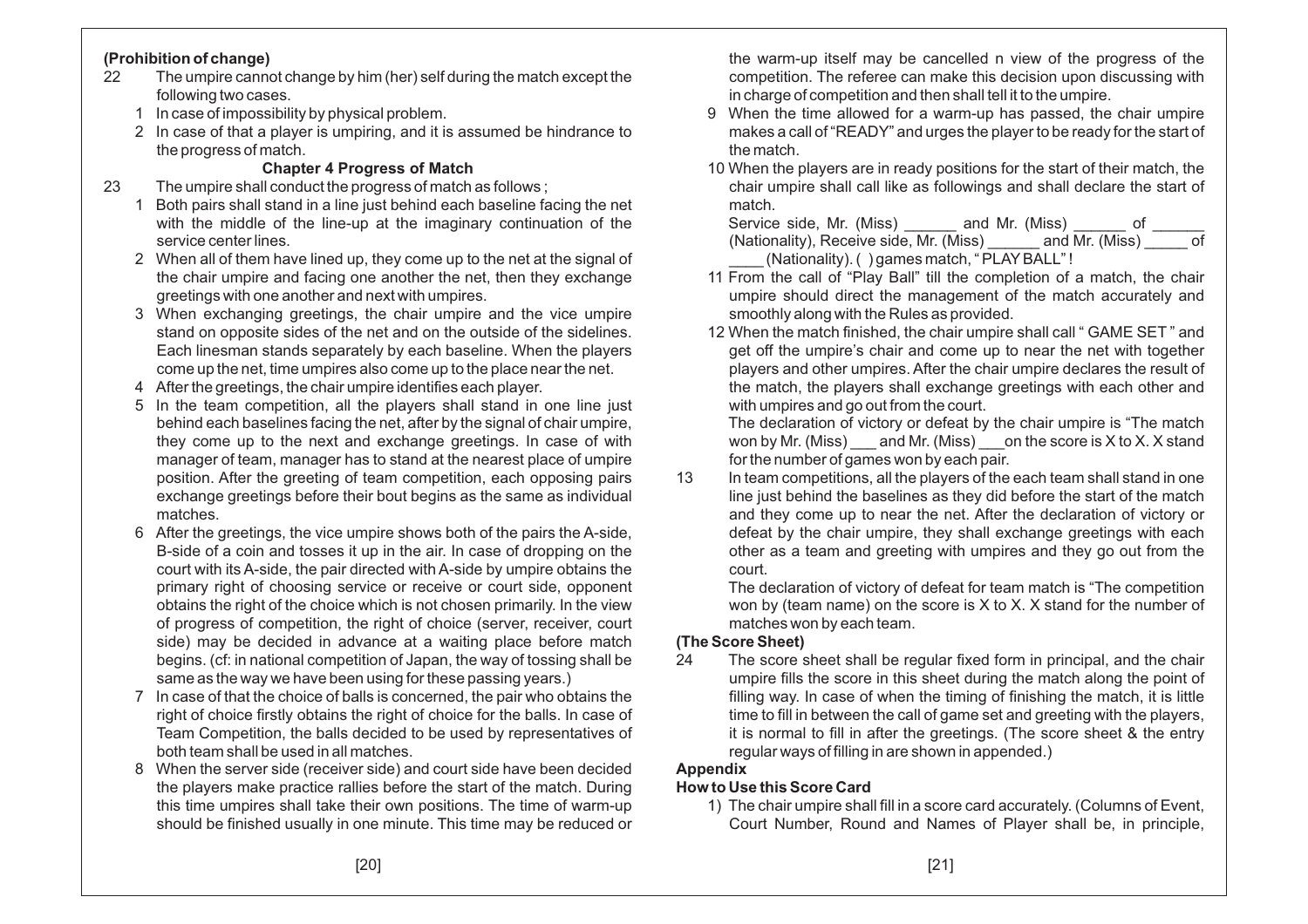entered in advance by staff in charge and the chair umpire shall verifyit.)

- 2) When the server/receiver was decided, the chair umpire shall circle S(server) / R (receiver) in the applicable game columns.
- 3) The point results shall be entered in the small point columns with "O" for the point won and "X" for the point lost.
- 4) When <sup>a</sup> game was finished, the total number of points won for the game shall be entered in the columns "SCORE", and then the chair umpire shall circle the number of points won for the team which has won thegame.
- 5) When the match completed, the chair umpire shall enter the total number of games won in the columns at the bottom of the SCORE column and also circle the total number of games won by the teamwhich has won the match.
- 6) The chair umpire shall circle the warning initial Y (Yellow Card) orR (Red Card) in the Column "Warning" as required.
- 7) The chair umpire shall submit the filled out score card to reporting staff after confirming the data.

|    | EVENT:                |                        |                        |               |   |                        |        |                                        |                | <b>COURT NO.:</b> |        |                           |                 |                         |             |              |                    |   |               |        |   |                 |        |                        |               |  |
|----|-----------------------|------------------------|------------------------|---------------|---|------------------------|--------|----------------------------------------|----------------|-------------------|--------|---------------------------|-----------------|-------------------------|-------------|--------------|--------------------|---|---------------|--------|---|-----------------|--------|------------------------|---------------|--|
|    |                       |                        |                        |               |   | Match No.              |        |                                        |                | TIME              |        | ÷<br>$\ddot{\phantom{a}}$ |                 |                         |             |              |                    |   |               |        |   |                 |        |                        |               |  |
| NO |                       |                        |                        | <b>STATE:</b> |   |                        |        |                                        |                |                   |        |                           | <b>SCORE</b>    |                         | $_{\rm NO}$ |              |                    |   | <b>STATE:</b> |        |   |                 |        |                        |               |  |
|    | <b>PLAYER</b>         |                        |                        |               |   |                        |        |                                        |                |                   |        |                           |                 | <b>PLAYER</b>           |             |              |                    |   |               |        |   |                 |        |                        |               |  |
|    | Side                  |                        |                        |               |   |                        |        |                                        |                |                   |        |                           |                 |                         |             | Side         |                    |   |               |        |   |                 |        |                        |               |  |
| s  | $\mathbb R$           |                        |                        |               |   |                        |        |                                        |                |                   |        |                           | - $\bigcirc$ -  |                         | s           | $\mathbb{R}$ |                    |   |               |        |   |                 |        |                        |               |  |
| S. | $\mathbb{R}$          |                        |                        |               |   |                        |        |                                        |                |                   |        |                           | -②-             |                         | s           | R            |                    |   |               |        |   |                 |        |                        |               |  |
| s  | $\mathbb R$           |                        |                        |               |   |                        |        |                                        |                |                   |        |                           | $-Q$            |                         | $\rm s$     | $\mathbb R$  |                    |   |               |        |   |                 |        |                        |               |  |
| s  | $\mathbf R$           |                        |                        |               |   |                        |        |                                        |                |                   |        |                           | $ \bigoplus$ -  |                         | s           | $_{\rm R}$   |                    |   |               |        |   |                 |        |                        |               |  |
| s  | R                     |                        |                        |               |   |                        |        |                                        |                |                   |        |                           | $ \bigcirc$     |                         | s           | $\mathbb{R}$ |                    |   |               |        |   |                 |        |                        |               |  |
| s  | $\mathbb R$           |                        |                        |               |   |                        |        |                                        |                |                   |        |                           | $-6$ -          |                         | s           | $_{\rm R}$   |                    |   |               |        |   |                 |        |                        |               |  |
| s  | $\mathbb{R}$          |                        |                        |               |   |                        |        |                                        |                |                   |        |                           | $-\bigcirc$     |                         | s           | $_{\rm R}$   |                    |   |               |        |   |                 |        |                        |               |  |
| s  | $\mathbb R$           |                        |                        |               |   |                        |        |                                        |                |                   |        |                           | $ \circ$        |                         | s           | $\mathbb R$  |                    |   |               |        |   |                 |        |                        |               |  |
| s  | $\mathbb R$           | ÷<br>$\overline{\ast}$ | ÷<br>$\overline{\ast}$ | 本             | ¥ | Ŧ<br>$\overline{\ast}$ | ×<br>⋥ | ₩                                      | *              | ۰<br>₹            | ÷<br>宋 |                           | $\sim$ F $\sim$ |                         | $\rm s$     | $\mathbb R$  | 寧                  | ₩ | ÷<br>⋥        | ×<br>₹ | 寧 | 寄               | ۰<br>⋥ | ÷<br>$\overline{\ast}$ | $\frac{1}{2}$ |  |
|    |                       |                        | Y                      | Y             |   | $\mathbb R$            |        |                                        |                |                   |        |                           |                 |                         |             |              |                    |   |               |        | Y |                 | Y      |                        | $\mathbb R$   |  |
|    |                       |                        |                        |               |   |                        |        | $\boldsymbol{\Lambda}$<br>$\mathbf{B}$ |                | 5<br>5            |        | 5<br>5                    |                 | А<br>$\mathbf{B}$       | 5<br>5      |              | 5<br>$\mathfrak s$ |   |               |        |   |                 |        |                        |               |  |
|    | Winner's<br>Signature |                        |                        |               |   |                        |        |                                        | Winner's<br>NO |                   |        |                           |                 | <b>Chief of Umpires</b> |             |              |                    |   |               |        |   | Competiton Part |        |                        |               |  |

### **Score Card Doubles/Singles (SAMPLE)**

## **The Rules for Operations for Soft Tennis CompetitionsChapter 1 General Rules**

#### **(Purposes)**

- 1 1) This Rules shall be applied to the operations of Soft Tennis Competitions (hereinafter "Competitions") besides the other regulations where applicable.
	- 2) The host organization and the managing organization which is entrusted with the operations for the Competitions by the host organization ("the host/managing organizations") shall conduct the operations based onthis Rules in principle.

## **(The Guidelines for Competitions)**

- 2 The host/managing organizations shall prepare Guidelines forCompetitions and inform them to all the participants in advance. The contents of the Guidelines for Competitions shall be as follows inprinciple:
	- 1) Name of Competition
	- 2) Name of Host Organization
	- 3) Name of Managing Organization
	- 4) Name of Cooperative / Supporting Organization
	- 5) Period of Competitions
	- 6) Venue
	- 7) Place of Competition
	- 8) Items of Events
	- 9) Schedule of Competitions
	- 10) Qualification of Participants
	- 11) Method of Entry (including Changes of Players after Entry)
	- 12) Rules for Competitions & Supplementary Regulations
	- 13) Method of Competitions and Determinations of Ranking
	- 14) Preparation of Draw
	- 15) Conditions for Participation
	- 16) Balls and Other Equipment / Facilities
	- 17) Doping
	- 18) Medical Control
	- 19) Security
	- 20) Commendations
	- 21) Expenses of Participants
	- 22) Manager's Meeting

# **Chapter 2 Competition Facilities**

# **(Competition Facilities / Equipments)**

- 3 The competitions facilities shall be as follows in principle.
	- 1) The competitions facilities shall consist of the following tennis court facilities and its equipment.
	- **a. Court facilities**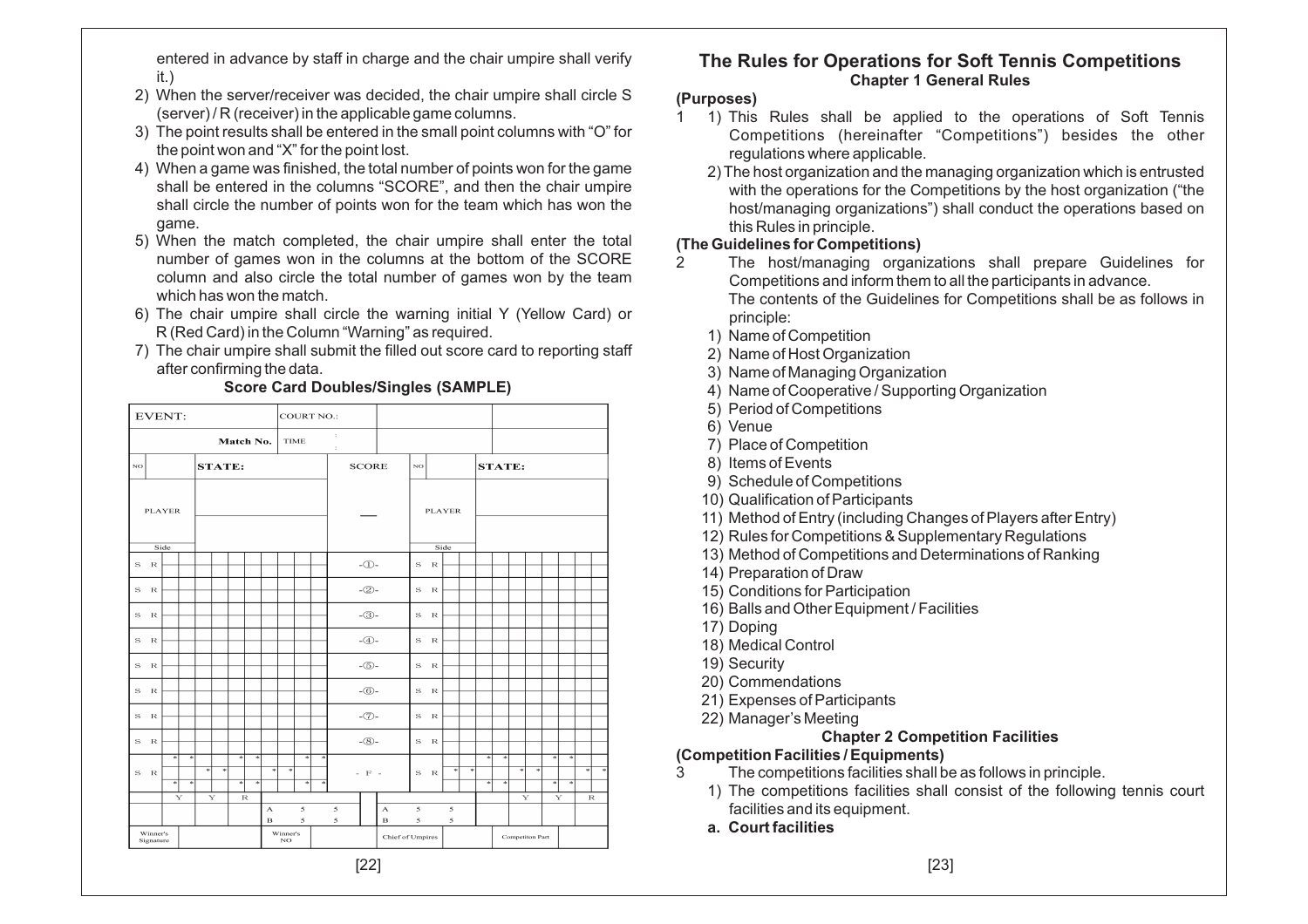Soft Tennis Courts ("courts"), fences, seats for spectators/officials/ distinguished guests/reporters, lavatories, locker rooms with shower; waiting rooms, and flag towers

## **b. Equipment**

 Net posts, umpire chairs, benches, score boards, roller, court brushes, and drinking water tank

- 2) One of the courts shall be the main court. The main court shall preferably be independent from the other courts and have spectators' seats.
- 3) The surface of court and out court shall be clay, artificial turf (grass) or all weather chemical for outdoor courts, and it shall be wooden, hard rubber or chemical, for the indoor courts. It shall be so written in theGuidelines for the Competitions.
- 4) The number of courts shall be enough to complete the competitionsdepending on the scale of Competitions or expected schedule.
- 5) The place of benches in the courts shall be set in the out courts to theextent that no hindrance to the play shall be caused.

## **Chapter 3 Competition**

- 4 The events of the Competitions shall be decided by the host/managing organizations out of the events provided below and shall be writtenclearly in the Guidelines for Competitions:
	- 1) Individual Doubles for Men and Women
	- 2) Individual Singles for Men and Women
	- 3) Individual Mix Doubles
	- 4) Team Competitions for Men and Women

# **(Schedule of Competitions)**

 5 The schedule of the Competitions shall be decided by the host/managing organizations and shall be written clearly in theGuidelines for Competitions.

# **(Qualification of Participants)**

 6 The qualification of participants shall be decide by the host/managing organizations and shall be written clearly in the Guidelines forCompetitions.

# **(Entry)**

- 7 1) The method of entry shall be decided by the host/managing organizations and shall be written clearly in the Guidelines forCompetitions.
	- 2) Change of player(s) after entry shall not be allowed in principle except for the case where approval is given by the host/managing organizations. In this case, the host/managing organizations shall clarify this in the Guidelines forCompetitions.

# **(Special Cases for the Rules for Competitions)**

- 8 The competitions shall be operated by the Rules for Competitions for Soft Tennis ("Rules for Competitions") and the Rules for Umpiring for Soft Tennis ("Rules for Umpiring") in principal but the host/managing organizations may set up special cases as provided below: In this cases, the host/managing organizations shall write so clearly in theGuidelines for Competitions.
	- 1) Concerning the Rules for Competitions and the Rules for Umpiring, in the case where the domestic rules (so called as "local rules") stipulated by the national association are available; such domestic rules may beapplicable to the international competitions, etc.
	- 2) In the competitions, one manager or coach may be included in <sup>a</sup> team; in this case the manager or the coach may be regarded as one player.
	- 3) In the team competitions, members of the team may enter into the permitted place in the court and may give advices or certain treatments for the physical accident under the conditions provided inthe Rules for Competitions.

# **(Method of Competitions)**

- 9 1 The competitions shall be performed by one of the methods provided below, and it shall be decided by the host/managing organizations andbe written clearly in the Guidelines for Competitions.
	- 1) Tournament System (The final winner in the knockout system shall be regarded as the first place winner and the second and other followingshall be decided in the same method.)
	- 2) Round Robin System (All players, pairs or teams shall match each other and the ranking shall be decided by the method stipulatedseparately.)
	- 3) Combination of both systems of the tournament and the round robin (Combination of the two systems, (1) and (2), above, depending on thescale of participation)
	- 2 The method of team competitions shall be as provided below:
	- 1) In either case of tournament or round robin, the matches shall be played in the order submitted in advance and the team which has won more wins than others shall be the winner. In this case, <sup>a</sup> tie shall consist of singles and doubles matches and all the matches of the tie shall be played in principle. However, by the decision of the host/managing organizations, there may be the case where the team which has won more than one half of the matches shall be decided as the winner andthe remaining match(es) shall not be played.
	- 2) In case of causing shortage of member of team members, if the team can constitute more than one half of the tie, the team can take part in the competition with approval by the referee and the chief competition manager. In this case, however, the matches shall be played from thefirst match in the order of regular tie and the match(es) with shortage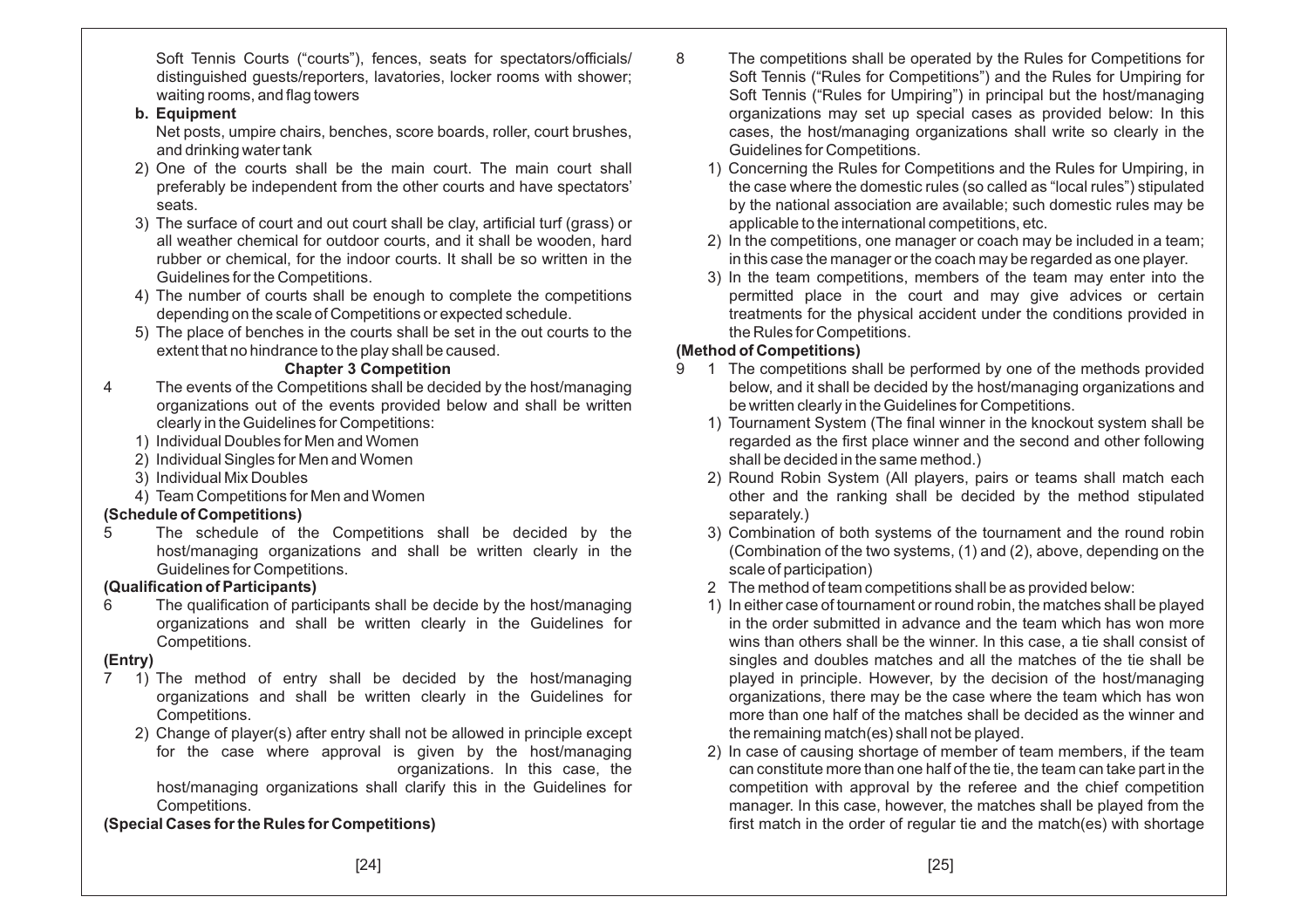shall be dealt with as withdraw.

3) The number of games in <sup>a</sup> match shall be decided by the host/ managing organizations and it shall be informed clearly to theparticipants in the Guidelines for Competitions, etc.

#### **(Ranking in Round Robin Competitions)**

- 10 The Decision of ranking in the round robin shall be made by themethods as follows:
	- 1) Where two teams have same win ratio, the winner of the competitionbetween the two shall be ranked higher.
	- 2) Where three or more teams have same win ratio, their rankings shall be determined by <sup>a</sup> comparison of the win ratios in the competitions between the three or more teams, and the team which has gained <sup>a</sup>higher win ratio shall be ranked higher.
	- 3) Where the method in (2), above, cannot be implemented, rankings shall be determined by <sup>a</sup> comparison, within the competitions between the teams with the same win ratio, firstly of the number of matches wonnumber of minus the number of matches lost, secondly of the games won minus the number of games lost, and thirdly of the number of points won minus the number of point lost, and the team which hasgained <sup>a</sup> larger positive differential shall be ranked higher.
	- 4) When the method (3), above is not applicable, the host/managing organization shall be able to determine the rankings by draw or otherappropriate method.
- 11 In the case where player(s) or pair(s) has (have) retired before completion of the round robin, the treatment shall be as follows: In the case, however, where some other method has been decided by the host/managing organizations in advance, the decision by thisshall be applied firstly.
	- 1) In the case where more than one half of the players have retired, the teams shall not able to continue the competition; in this case all the preceding results shall be disregarded to be beaten by zero score retroactively to the beginning of the competition. But in the case of retirement judged under the Article 18 of the Rules for Umpiring, theresults so far shall be kept effective.
	- 2) In the case where less than one half of the players have retired in the team competitions, the team shall be able to continue the competitions based on the approval by referee and the competition manager. In this case the match(s) lost by the retirement shall be regarded as havingbeen beaten by zero score.
	- 3) In the case where <sup>a</sup> player or <sup>a</sup> pair is not able to continue the match by some reason before completion of all the matches in individual competitions, the result of all preceding matches shall be regarded ashaving been beaten by zero score. But in the case of retirement judged

under the Article 18 of the Rules for Umpiring, the results before theretirement shall be kept effective.

4) In the case of coming back to the competition again after the retirement in the individual competitions, the player or pair shall be able to continue the competition based on the approval by referee and the competition manager. In this case, the result of match(es) retired shall be regardedas having been beaten by zero score.

#### **(Withdraw)**

 12 In the case applicable to the Article 18 of Rules for Umpiring, the opponent shall be regarded as having won the match. In this case the points and the game obtained by the defeated player or pair shall bekept effective.

#### **(Disqualification)**

- 13 1 In the case applicable to Article 21 of the Rules for Umpiring, the disqualification shall be applied from the moment of finding the behavior applicable to theArticle 21 in tournament system, while it shall be applied retroactively from the beginning of the first match in roundrobin system.
	- 2 In team competitions, in the case applicable to the Article 13-1, above, the team applied shall be disqualified for the competitions.
	- 3 In tournament system, the player, pair or team beated by the player, pairor team disqualified shall not be able to come back.

#### **(Draw)**

14 Draw shall be decided fairly by the host/managing organizations inaccordance with the following standard in principle.

#### **1) Tournament System:**

 a. In the case where the number of participants (player, pair or team <sup>=</sup>"participants" in this article) equals to the <sup>n</sup>'th power of <sup>2</sup> like 4, 8, 16, 32,

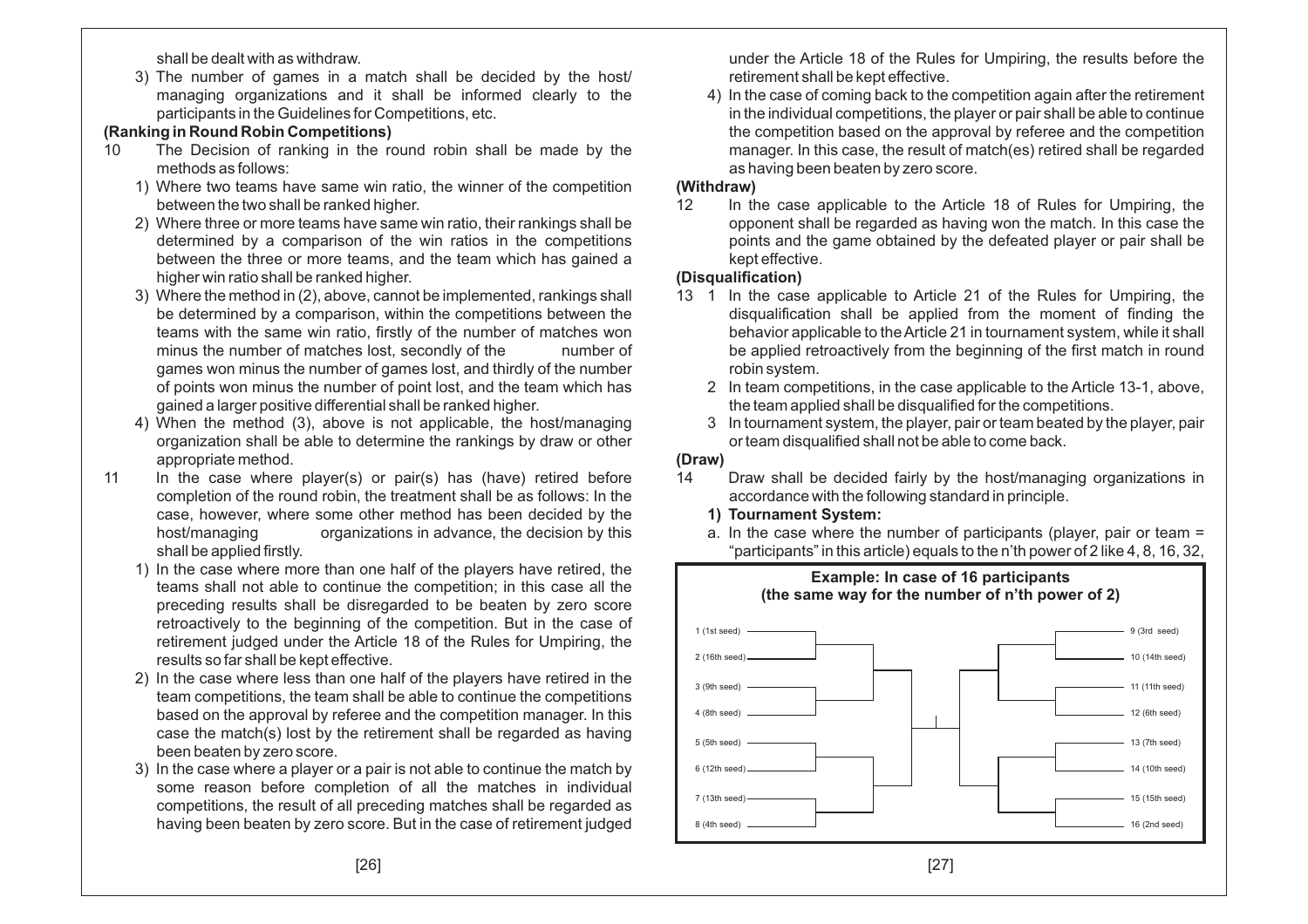64, 128…

 the draw and the seeds shall be made as follows: b. In the case where the number of participants does not equal to the number of <sup>n</sup>'th power of 2 (base number), the base number nearest upper of the number of the participants minus the number of participants shall be the number of byes. The number of participants minus the number of byes shall be the number of participants for the first round. In the draw chart, the number of participants shall be dividedby two, four or eight, and in case of odd number, the odd number of





participants shall be allocated to the block for higher seed, and in caseof the unit of draw is three, higher seed number shall be the bye.

- **2) Round Robin System:**
- a. Participants shall be divided into one or plural blocks depending on thenumber of participants.
- b. All blocks shall be arranged by the order of draw number, and the draw and the seeds shall be decided by the same way as in tournament system. In case of 16 participants, for example, they shall be dividedinto four blocks, the order of seeds shall be as follows:

| The first block  |  |  |
|------------------|--|--|
| The second block |  |  |

| The third block                                       | 3                                             | 14 | 11 | 6 |
|-------------------------------------------------------|-----------------------------------------------|----|----|---|
| ○ The four block                                      | 2                                             | 15 | 10 |   |
| $c \circ$ The order of matches in round robin system: |                                               |    |    |   |
| $\circ$ 3 player, pair or teams                       | $1 - 2, 2 - 3, 1 - 3$                         |    |    |   |
| 4 player, pair or teams                               | $1-2$ , $3-4$ , $1-3$ , $2-4$ , $2-3$ , $1-4$ |    |    |   |
| $\circ$ 5 player, pair or teams                       | 1-2, 3-4, 2-5, 1-3, 4-5, 2-3, 1-4, 3-5,       |    |    |   |
|                                                       | $2 - 4.1 - 5$                                 |    |    |   |
| 6 player, pair or teams                               | 1-2, 3-4, 5-6, 1-3, 2-5, 4-6, 3-5, 2-6,       |    |    |   |
|                                                       | 1-4, 3-6, 2-4, 1-5, 2-3, 4-5, 1-6             |    |    |   |
|                                                       |                                               |    |    |   |

 The order of matches shall be decided by the host/managingorganizations of the competitions.

**(Note)** In case where the participants belonging to the same association are allocated to <sup>a</sup> same block, the match between the same associations shall be preceded in the prioritized order to the othermatches.

## **(Record of Matches in the Program etc.)**

- 15 The host/managing organizations shall describe the record of matchesin the program as the following:
	- a. Game scores shall be described for the individual competitions.
	- b. Match score shall be described for in team competitions.
	- c. In case of retirement, <sup>a</sup> mark of "R" shall be noted tom the retiredplayer(s), pair(s) or team(s) in the program etc. with effective scores.
	- d. In case of disqualification, <sup>a</sup> mark of "D" shall be noted to the disqualified players(s), pair(s) or team(s) in the program with the time of disqualification in the tournament and with "R" marks to all the matches with the retired player(s), pair(s) or team(s) in the round robin.
	- e. In the case where any player(s), pair(s) or team(s) has (have) changed since completion of the program, correction shall be madeaccordingly.

### **(Conditions for Participation)**

 16 All of the participants shall observe the conditions for participation in the Guidelines for Competitions decided by the host/managingorganizations.

### **(Balls)**

17 The host/managing organizations shall inform in the Guidelines forCompetitions regarding the balls to be used in the competitions.

### **(Doping)**

 18 Doping test shall be informed in the Guidelines for Competitions in case it is implemented in the competitions, all of the participants shall receivethe doping test in accordance with the guidelines.

### **(Medical Control)**

 19 The host/managing organizations shall give enough consideration of medical control for players and the related staff, and shall make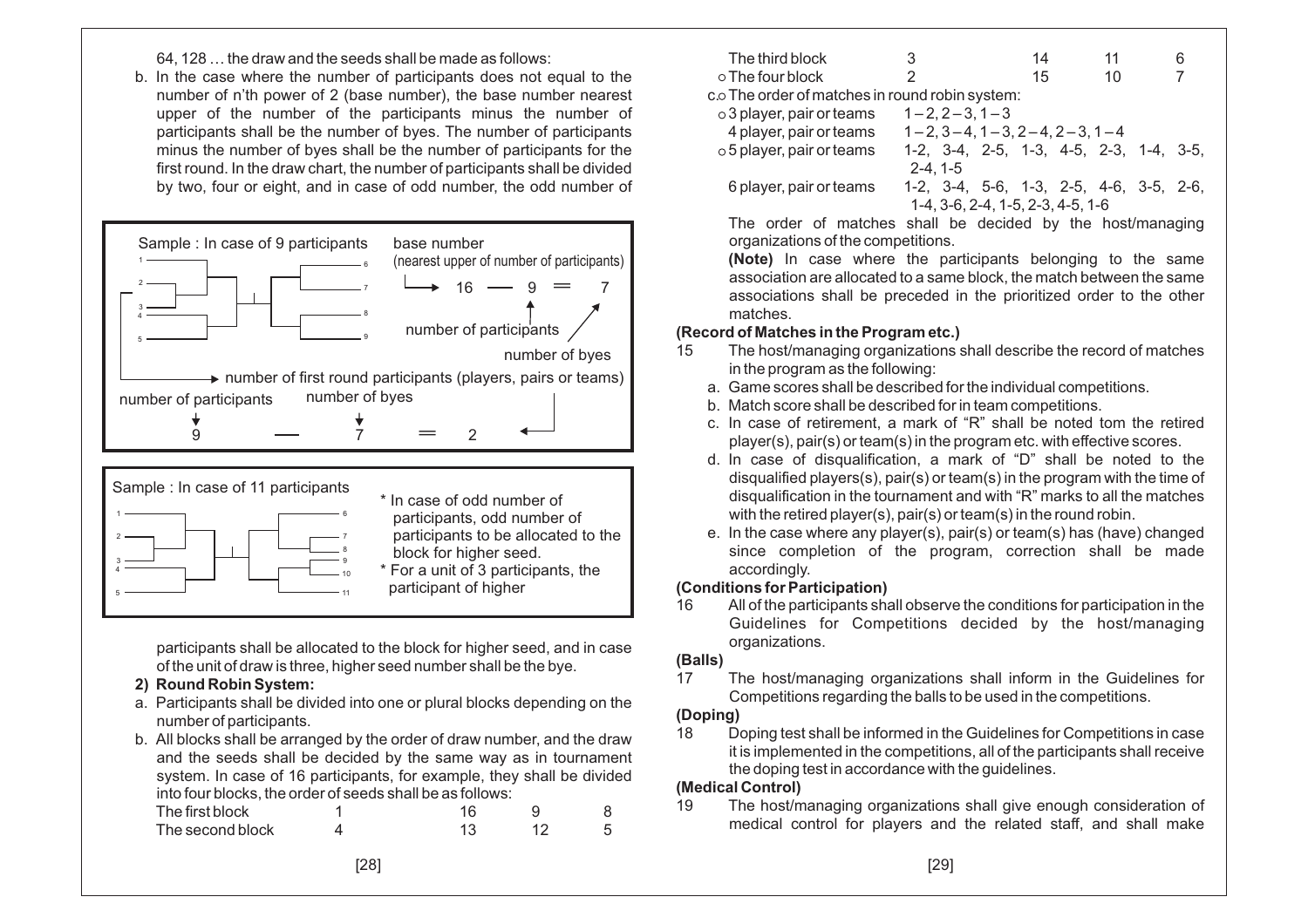preparation for making emergency treatments in case of need.

#### **(Commendations)**

 20 The host/managing organizations shall inform the contents of commendation in the Guidelines for Competitions.

#### **(Participation Expenses etc.)**

21 In case of charging participation fee on participants, the host/managing organizations shall inform the details in the Guidelines forCompetitions.

### **(Managers'Meeting)**

 22 In the case where the managers' meeting is to be held before the competitions in order to operate the competition smoothly, the host/managing organizations shall inform the date/time, purposeand attendees of the meeting in the Guidelines for Competitions.

## **(Officials of Competition)**

 23 The officials of competition shall be organized by the host/managing organizations in order to operate the completion smoothly with reference to the 'Manual for Organizing Officials for Competitions' which is provided separately.

## **(Jury Members)**

- 24 1 The Jury Members consists of referee(s) and umpires and shall beorganized by the host/managing organizations.
	- 2 The referee(s) shall make appropriate interpretation and exercise of the Rules for Competitions and the Rules for Umpiring as well as shall leadfair judgment.
	- 3 In the case where there are plural numbers of referees, one of themshall be appointed as the chief referee.
	- 4 Umpires shall consist of one chair umpire and vice umpire in principle and shall be organized with more than 4 umpires for one match/court in principle. The total number of umpires may be cut down in the case where the host/managing organizations have decided not to have thevice umpire or to have the participating players function for umpiring.

### **Chapter 4 Others**

### **(Security)**

 25 The host/managing organizations shall try to keep smooth operations and security in the competitions by issuing ID-cards to the players, theofficials and the other related staff in principle.

### **(Admission Fee)**

 26 The host/managing organizations shall be able to charge the admissionfee for the competition.

### **(Sponsors)**

 27 The host/managing organization shall be able to have sponsors. In thiscase, all the matters concerning sponsors shall be controlled by the host/managing organizations.

# **The Manual of Organizing Officials for Competitions**

A managing organization of competitions which is entrusted with operations of soft tennis competitions by <sup>a</sup> host or managing organization (herein called the "host/managing organization") shall refer this manual for organizing the officials for the competitions to achieve smooth operations of the entrusted competitions, taking into consideration the safety of the participants in thecompetitions.

 Since the requirements, however, may differ depending on the nature of the events, such as international or national, scale or level, when deciding the proper number of officials and its organization, the host/managing organization shall taking into the estimated situation of the competitions. The basic mission of the host/managing organization cover <sup>a</sup> wide range of comprehensive and administrative duties like planning, various preparations, financing, etc. and the main task of the competition officials is to conduct smooth operations of the competitions during the period; thus, the two organizations, <sup>a</sup> host/managing and officials' organizations, are required to work closely together. To make it easier and effective to achieve these goals, in the local national events, the twoorganizations are usually consolidated into one organization.

Competition Officials'Basic WorkAllocation and Descript

| Chairman                                                                     | 1 person | Represents the competition.                                   |  |  |  |  |  |
|------------------------------------------------------------------------------|----------|---------------------------------------------------------------|--|--|--|--|--|
| Vice Chairman                                                                | a few    | Support the chairman and act for the<br>chairman its absence. |  |  |  |  |  |
|                                                                              |          |                                                               |  |  |  |  |  |
| General Manager 1 person                                                     |          | Conducts comprehensive management                             |  |  |  |  |  |
|                                                                              |          | of the competition, which required                            |  |  |  |  |  |
|                                                                              |          | authorities and responsibilities for                          |  |  |  |  |  |
|                                                                              |          | carrying out the duties.                                      |  |  |  |  |  |
| <b>General Affairs Department</b> (I director and a few staff members plus a |          |                                                               |  |  |  |  |  |

**1 General Affairs Department** (I director and <sup>a</sup> few staff members, plus <sup>a</sup>duty director if required)

 Covers clerical, work, coordination with other functions, accounting, etcfor the competition.

- 1. GeneralAffairs
	- 1 <sup>1</sup> Organizing of an organizing committee
	- 1 <sup>2</sup> Commissioning competition officials and assistants
	- 1 <sup>3</sup> Scheduling the competitions
	- 1 <sup>4</sup> Negotiating with related organizations, and filing applications
	- 1 <sup>5</sup> Preparing the program
	- 1 <sup>6</sup> Negotiation and fixing competition facilities, etc.
	- 1 <sup>7</sup> Promoting mobilization of spectators
	- 1 <sup>8</sup> Handling collection of admission fee and tickets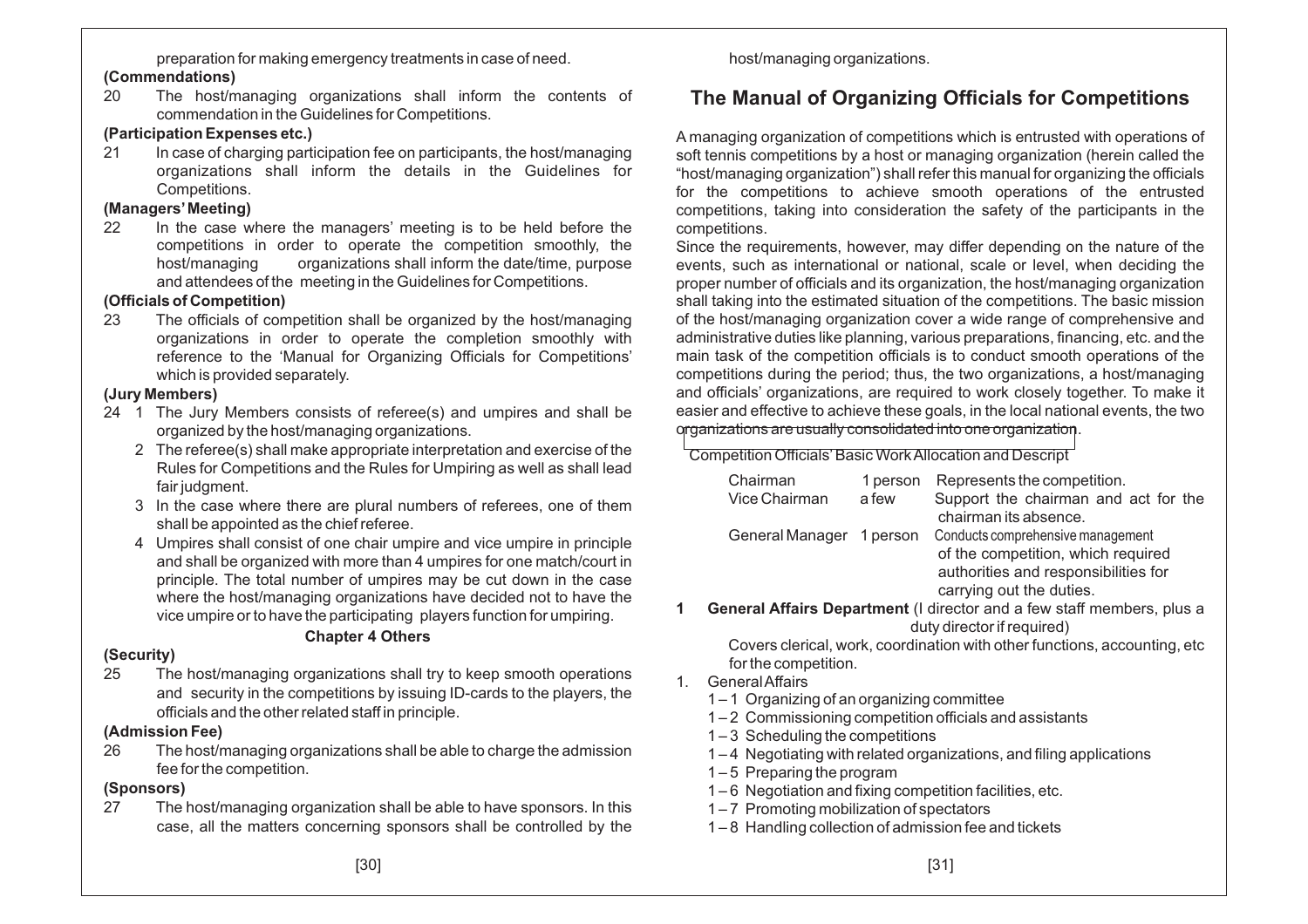- 2. Accounting
	- 2 <sup>1</sup> Budgeting and book closing
	- 2 <sup>2</sup> Accounting
	- 2 <sup>3</sup> Reporting of accounting results
- 3. FinancialAffairs
	- 3 <sup>1</sup> Planning financing
	- 3 <sup>2</sup> Securing funds
- 4. Ceremonies
	- 4 <sup>1</sup> Planning and operation of opening and closing ceremonies
	- 4 <sup>2</sup> Planning and operation of <sup>a</sup> reception, etc.
- 5. Accommodations and Transportation
	- 5 <sup>1</sup> Accommodations
	- 5 <sup>2</sup> Transportation
	- 5 <sup>3</sup> Lunch arrangements
	- 5 4 Receiving and attending on the guests
	- 5 <sup>5</sup> Issuing of ID cards
- 6. Medical Control
	- 6 <sup>1</sup> Relieving of the sick and injured,
	- 6 <sup>2</sup> Conducting of <sup>a</sup> doping test
- **2 Competitions Department** (1 director and <sup>a</sup> few staff members, plus <sup>a</sup>duty director if required)
	- Covers operations of matches and related duties.
- 1. Matches
	- 1 <sup>1</sup> Preparing and delivering of the guidelines for competitions
	- 1 <sup>2</sup> Receiving entries
	- 1 <sup>3</sup> Preparing of draw
	- 1 <sup>4</sup> Scheduling of competitions ad their management
	- 1 <sup>5</sup> Assigning of tennis courts for respective competitions
	- 1 <sup>6</sup> Receiving and registration of participants
	- 1 <sup>7</sup> Verifying of qualifications and conditions for participation of participants
	- 1 <sup>8</sup> Confirming for scratch of player (withdrawing player)
	- 1 <sup>9</sup> Deciding of balls to be used for competitions and securing of the required quantity of balls
	- 1 <sup>10</sup> Coordination and arrangements with jury
	- 1 <sup>11</sup> Securing of the required numbers of assistants and managing of their assignments
	- 1 <sup>12</sup> Preparing and management of number cloth for players
- 2. Facilities
	- 2 <sup>1</sup> Arranging construction of the competition facilities
	- 2 –2 Installation of signboards and decorations for competition facilities
	- 2 <sup>3</sup> Maintenance of tennis courts

[32]

- 2 <sup>4</sup> Installation of scoreboards
- 3. Match Proceeding
	- 3 <sup>1</sup> Calling for appearance of players
	- 3 <sup>2</sup> Receiving the orders for team competitions
	- 3 <sup>3</sup> Preparation of score cards
	- 3 <sup>4</sup> Recording and administering of match results
	- 3 <sup>5</sup> Distributing of information on matches
	- 3 <sup>6</sup> Checking and controlling of the progress of competition
- **3 Public Relations Department** (1 director and <sup>a</sup> few staff members, plus <sup>a</sup> duty director if required)
- 1. General Publicity
	- 1 1 Pre-publication to the mass media, related organizations and general public
	- 1 <sup>2</sup> Planning and realization of TV programs
	- 1-3 Making publicity poster, etc.
- 2. Competition Publicity
	- 2 <sup>1</sup> Distributing of competition results to the mass media, etc.
	- 2 <sup>2</sup> Attendance on the press people
	- 2 <sup>3</sup> Inside reporting

Jury ( 1 Chief Referee, Referees of max. 5, umpires as required) Jury shall be organized based on the Rules for Competitions in order toconduct fair judgments.

- 1. Preparations
	- 1 <sup>1</sup> Assigning of umpires
	- 1 <sup>2</sup> Controlling of the condition of balls
	- 1 <sup>3</sup> Care-taking of score displays and boards
- 2. Umpiring
	- 2 <sup>1</sup> Guiding of the players to the tennis court
	- 2 <sup>2</sup> Conduct umpiring of matches
	- 2 <sup>3</sup> Entering in score cards
	- 2 <sup>4</sup> Submitting the score cards
	- 2 <sup>5</sup> Coping with umpiring troubles
- **4 Others**
	- A few advisers, councilors, committee members shall be allowed to beassigned among from cooperators and supporters.